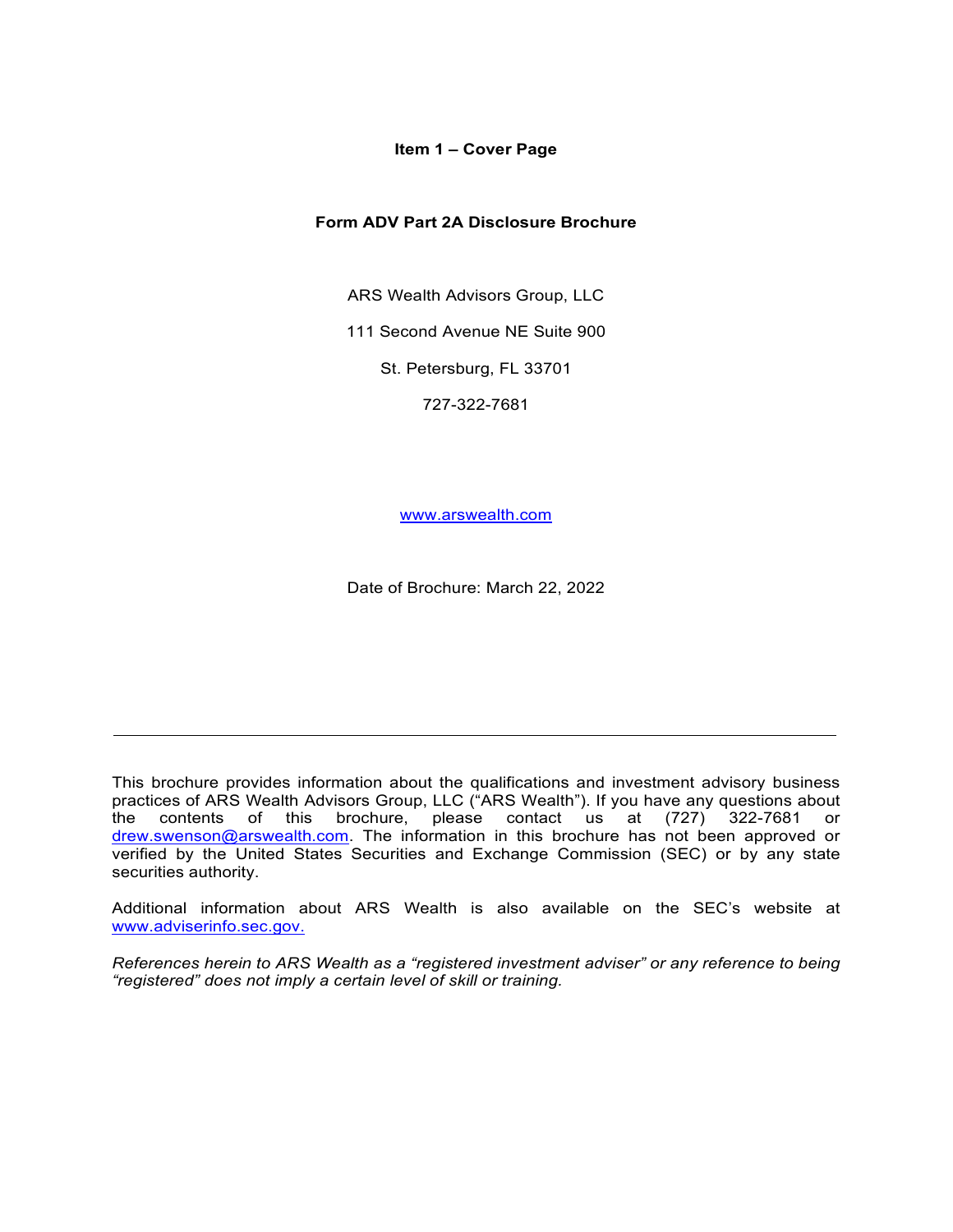# **Item 2 – Material Changes**

<span id="page-1-0"></span>This item of the Brochure will discuss Material Changes to our brochure. Since the initial filing of this Brochure, the following Material Changes have been made:

We offer clients the option of obtaining certain financial solutions from unaffiliated third-party financial institutions with the assistance of our affiliate, Focus Treasury & Credit Solutions, LLC ("FTCS"). FTCS does not receive any compensation from such third-party institutions for serving our clients. Further information on this conflict of interest is available in Items 4, 5, and 10 of this Brochure.

We have updated Item 12 to reflect a new brokerage referral relationship.

.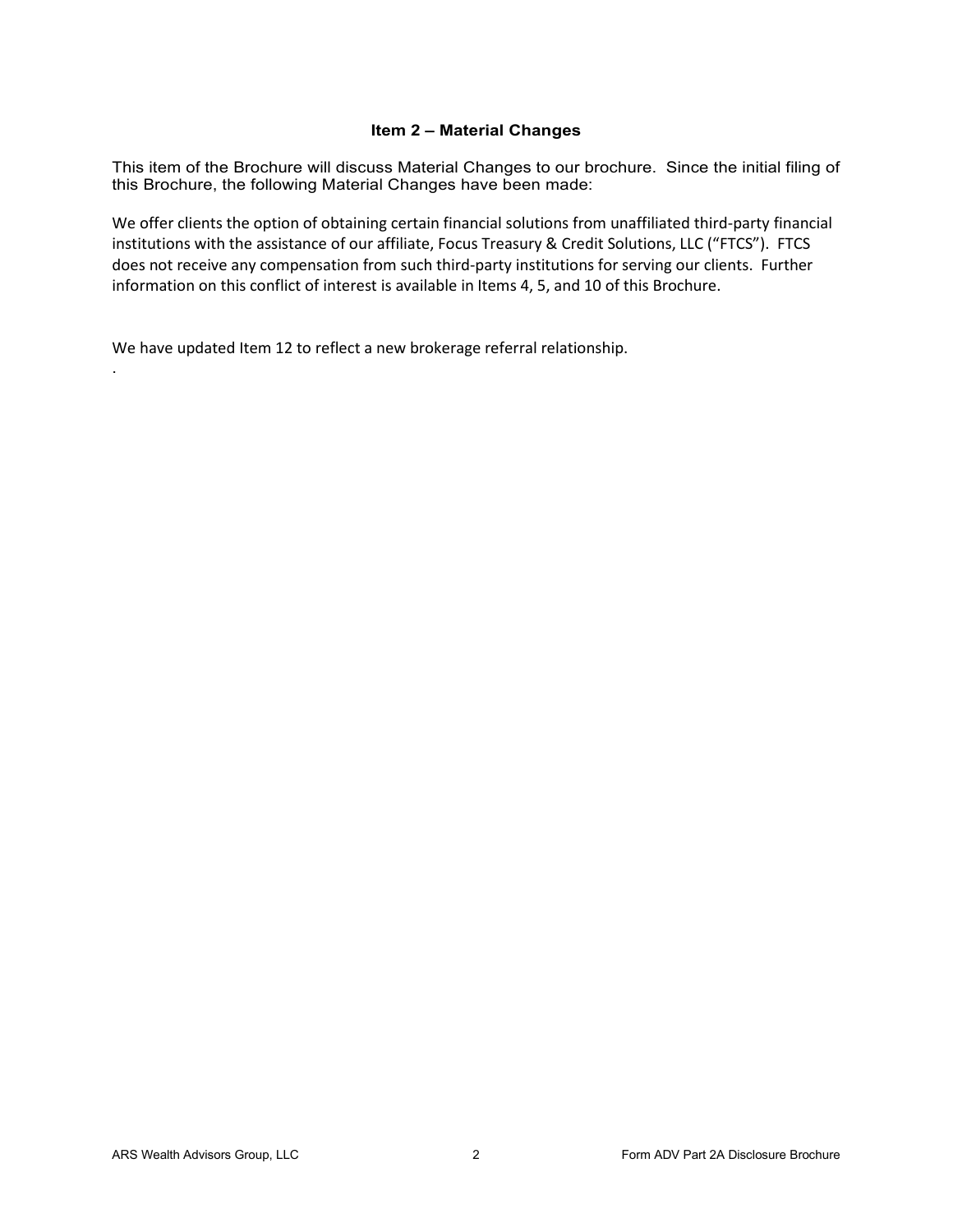# Item 3 - Table of Contents

<span id="page-2-0"></span>

| Item 11 – Code of Ethics, Participation in Client Transactions and Personal Trading  15 |  |
|-----------------------------------------------------------------------------------------|--|
|                                                                                         |  |
|                                                                                         |  |
|                                                                                         |  |
|                                                                                         |  |
|                                                                                         |  |
|                                                                                         |  |
|                                                                                         |  |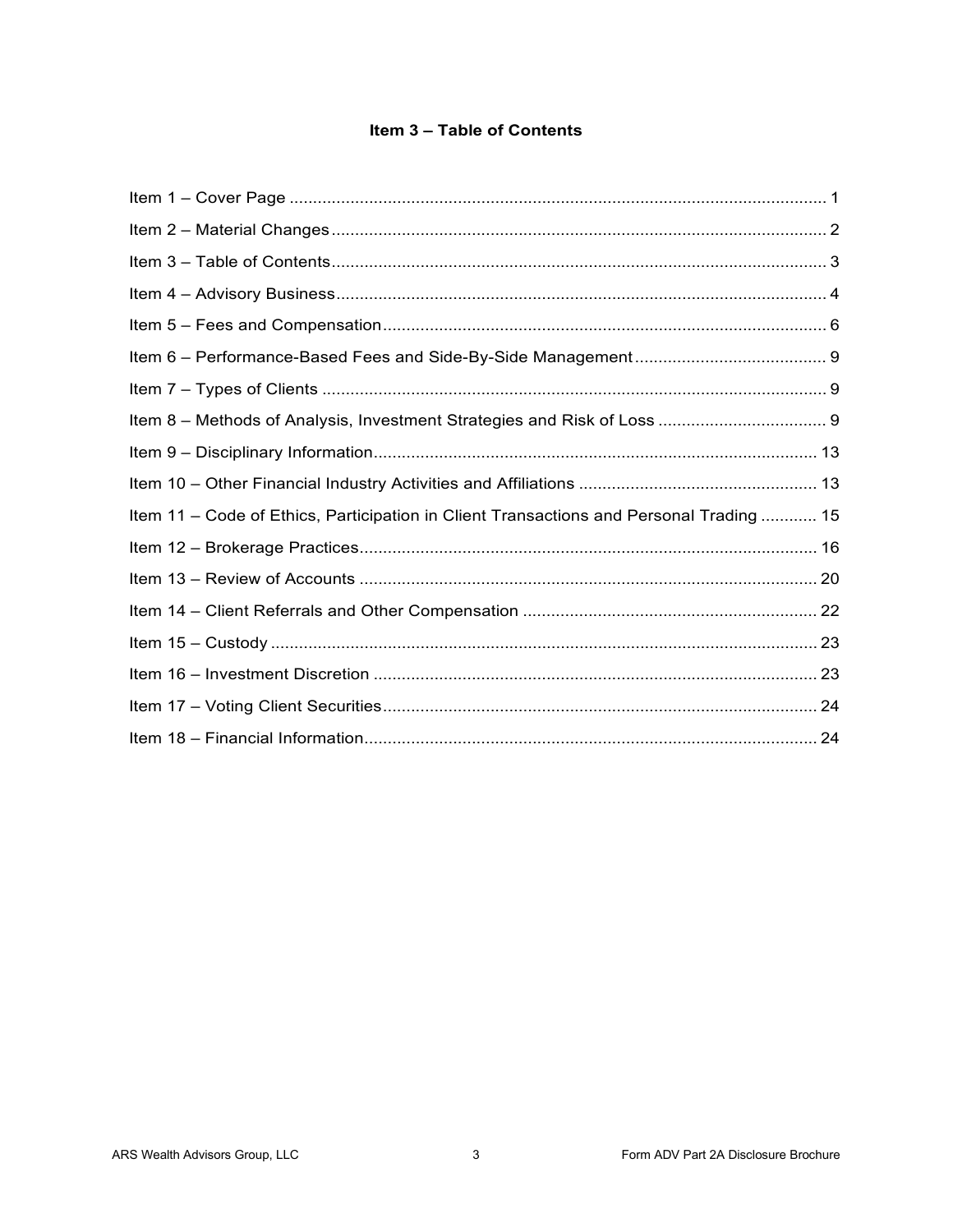## **Item 4 – Advisory Business**

#### <span id="page-3-0"></span>Description of Advisory Firm

ARS Wealth Advisors Group, LLC ("ARS Wealth") is an investment adviser registered with the United States Securities and Exchange Commission ("SEC") and is a limited liability company formed under the laws of the State of Delaware. ARS Wealth acquired the investment advisory business of ARS Wealth Advisors, LLC which was founded in 1997.

ARS Wealth is part of the Focus Financial Partners, LLC ("Focus LLC") partnership. Specifically, ARS Wealth is a wholly owned subsidiary of Focus Operating, LLC ("Focus Operating"), which is a wholly owned subsidiary of Focus LLC. Focus Financial Partners Inc. ("Focus Inc.") is the sole managing member of Focus LLC and is a public company traded on the NASDAQ Global Select Market. Focus Inc. owns approximately two-thirds of the economic interests in Focus LLC.

Focus Inc. has no single 25% or greater shareholder. Focus Inc. is the managing member of Focus LLC and has 100% of its governance rights. Accordingly, all governance is through the voting rights and Board at Focus Inc.

Focus LLC also owns other registered investment advisers, broker-dealers, pension consultants, insurance firms, business managers and other firms (the "Focus Partners"), most of which provide wealth management, benefit consulting and investment consulting services to individuals, families, employers, and institutions. Some Focus Partners also manage or advise limited partnerships, private funds, or investment companies as disclosed on their respective Form ADVs.

ARS Wealth is managed by Anthony Anderson, Michael Murray and Andrew Swenson ("ARS Principals"), pursuant to a management agreement between BrightWaters Management Company, LLC and ARS Wealth. The ARS Principals serve as officers of ARS Wealth and are responsible for the management, supervision and oversight of ARS Wealth.

## General Description of Advisory Services

The following are brief descriptions of our primary services. A detailed description of ARS Wealth's services is provided in Item 5 – Fees and Compensation so that clients and prospective clients can review the services and description of fees in a side-by-side manner.

Portfolio Management Services – We provide advisory services in the form of portfolio management services. Portfolio management services involve providing clients with continuous and on-going supervision over client accounts. This means that ARS Wealth will continuously monitor a client's account and make trades in client accounts when necessary.

Financial Planning Services – We offer advisory services in the form of financial planning services. Financial planning services do not involve the active management of client accounts, but instead focuses on a client's overall financial situation. Financial planning can be described as helping individuals determine and set their long-term financial goals, through investments, tax planning, asset allocation, risk management, retirement planning, and other areas. The role of a financial planner is to find ways to help the client understand his/her overall financial situation and help the client set financial objectives.

As a fiduciary, we have duties of care and of loyalty to you and are subject to obligations imposed on us by the federal and state securities laws. As a result, you have certain rights that you cannot waive or limit by contract. Nothing in our agreement with you should be interpreted as a limitation of our obligations under the federal and state securities laws or as a waiver of any unwaivable rights you possess.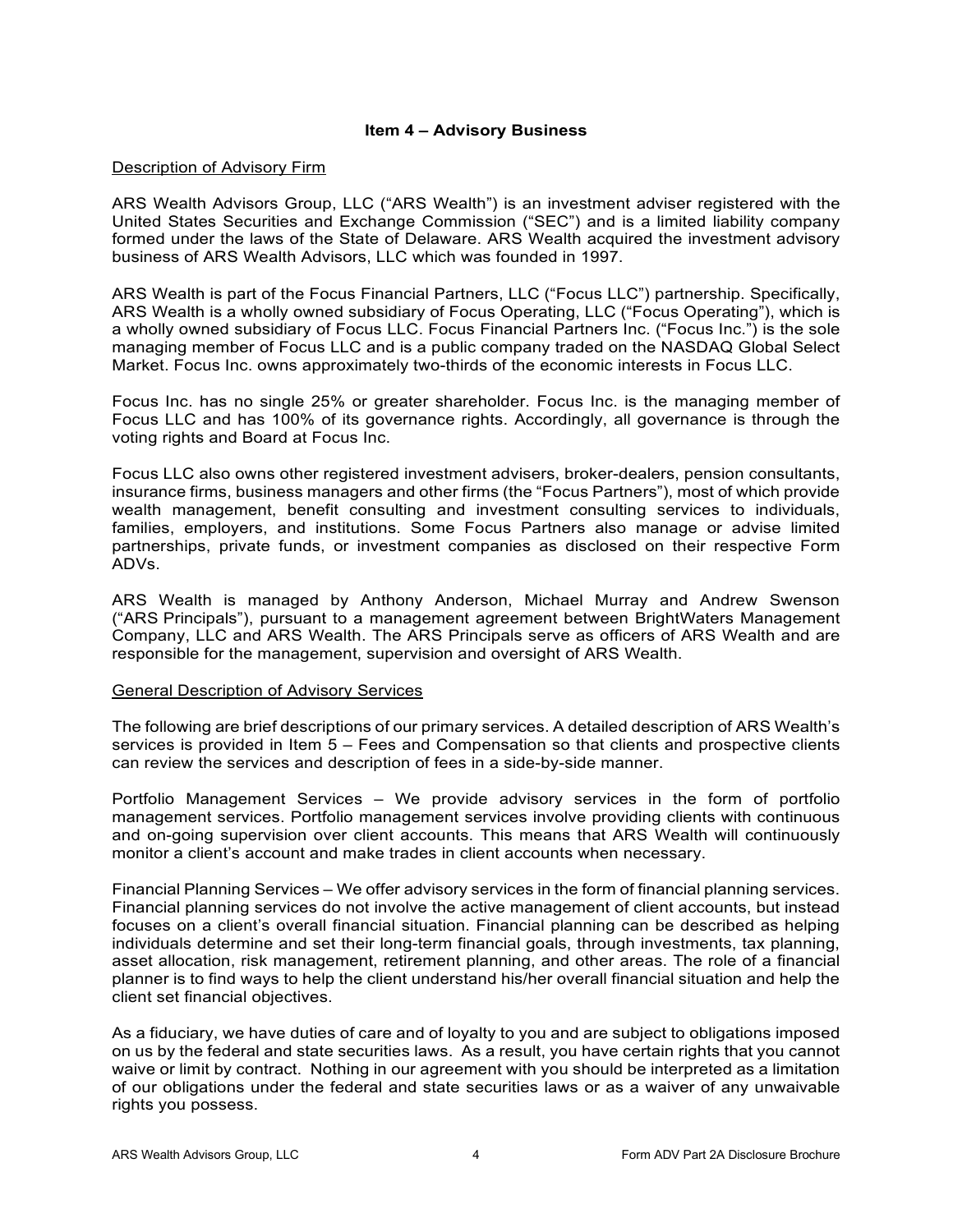Tax Preparation and Consulting Services – ARS Wealth offers tax return preparation and consulting services to its clients who receive portfolio management services and/or financial planning services. The fee for tax preparation and consulting services generally depends on the complexity of the engagement and scope of work.

## Limits Advice to Certain Types of Investments

ARS Wealth provides investment advice on the following types of investments.

- o Domestic & International Stocks
- o Bonds
- o Mutual Funds
- o Exchange Traded Funds (ETFs)
- o Certificates of Deposit (CD's)
- o Money Market Funds and Cash

When providing portfolio management services, the firm will typically construct each client's account holdings using bonds, equities, ETFs, mutual funds, CD's, and Money Market Funds and Cash to build diversified portfolios. It is not ARS Wealth's typical investment strategy to attempt to time the market, but we may increase cash holdings as deemed appropriate based on your risk tolerance and short and long-term goals. We may modify our investment strategy to accommodate special situations such as: low basis stock, stock options, legacy holdings, inheritances, closely held businesses, or special tax situations.

(Please refer to Item 8 – Methods of Analysis, Investment Strategies and Risk of Loss for more information.)

## Tailor Advisory Services to Individual Needs of Clients

Our services are provided based on the individual needs of each client. This means, for example, that you are given the ability to impose reasonable restrictions on the accounts we manage for you, including specific investment selections and sectors. ARS Wealth works with each client on a one-on-one basis through interviews and questionnaires to determine the client's investment objectives and suitability information.

## Focus Client Solutions

We offer clients the option of obtaining certain financial solutions from unaffiliated third-party financial institutions with the assistance of our affiliate, Focus Treasury & Credit Solutions, LLC ("FTCS"), a wholly owned subsidiary of our parent company, Focus Financial Partners, LLC. Please see Items 5 and 10 for a fuller discussion of these services and other important information.

## Client Assets Managed by ARS Wealth

<span id="page-4-0"></span>As of December 31, 2021, ARS Wealth had \$815,772,157 in assets under management on a discretionary basis and \$8,619,605 in assets under management on a non-discretionary basis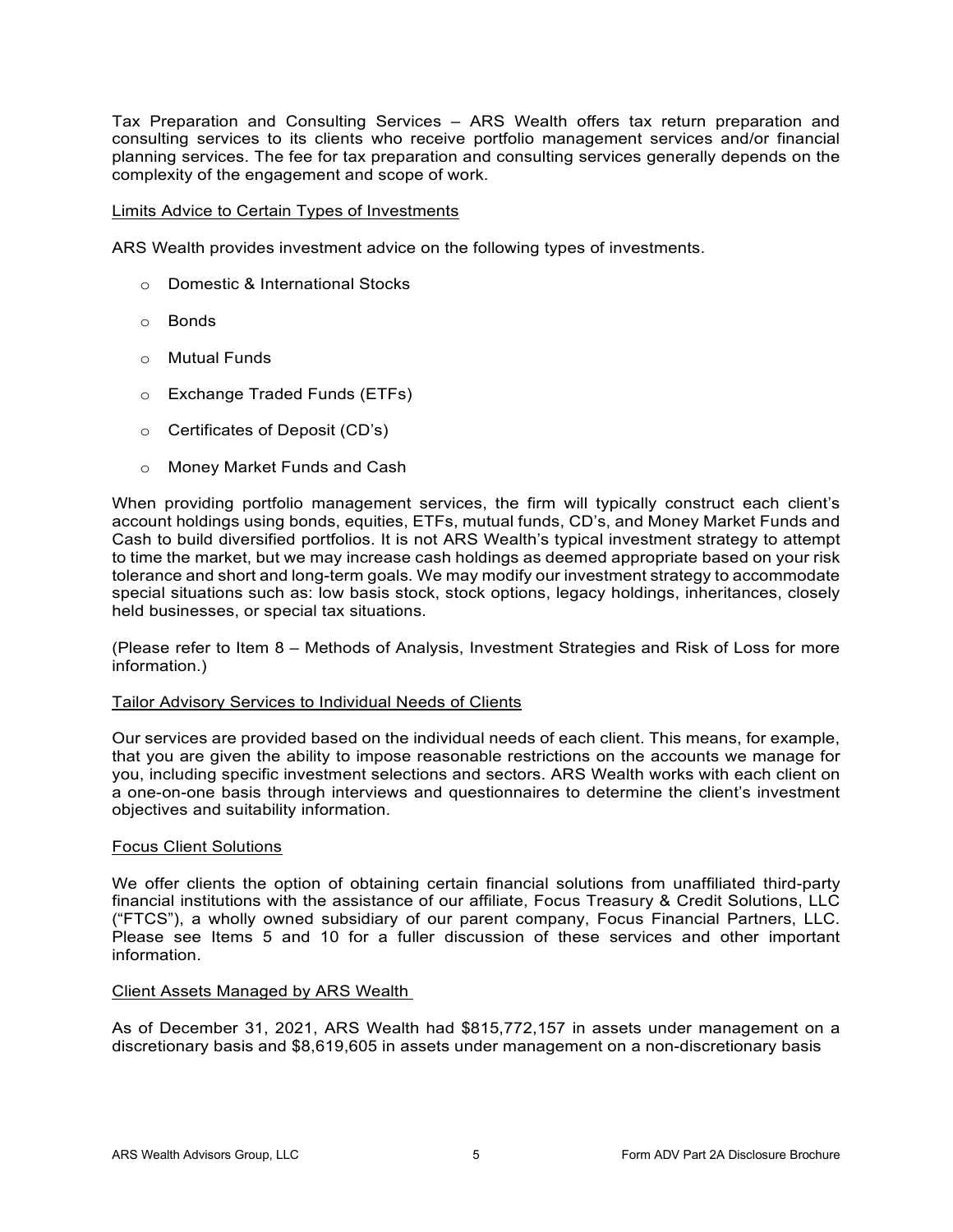## **Item 5 – Fees and Compensation**

In addition to the information provide in Item 4 – Advisory Business, this section provides details regarding ARS Wealth's services along with descriptions of each service's fees and compensation arrangements.

## Portfolio Management Services

Most clients receiving this Disclosure Brochure will be signing up for our private wealth management service which can best be defined as giving continuous investment advice to a client and making investments for the client based on the individual needs of the client. Through this service, we offer a highly customized and individualized investment program for each client. A specific investment strategy is crafted to focus on the specific client's goals and objectives.

We provide our private wealth management service through accounts maintained at a qualified custodian recommended by ARS Wealth (please refer to Item 15 – Custody for more information). As a condition of this program, ARS Wealth will be granted discretionary trading authorization on the client's account. This enables us to move client funds among stocks, bonds, ETFs, mutual funds or other investments at our discretion (please refer to Item 16 – Investment Discretion for more information).

You are responsible for notifying us of any changes to your financial situation or investment objectives. We are available to consult with you relative to the status of your accounts under our management. A separate account is maintained for every client with the broker-dealer/custodian and you retain all rights of ownership to your accounts (e.g. right to withdraw securities or cash, exercise or delegate proxy voting, and receive transaction confirmations).

## Administrative Services Provided by *Envestnet | Tamarac*

ARS Wealth has contracted with Envestnet | Tamarac (referred to as "Tamarac") to utilize its technology platforms to support data reconciliation, performance reporting, fee calculation and billing, client database maintenance, quarterly performance evaluations, client portal (website) administration, models, trading platforms, and other functions related to the administrative tasks of managing client accounts. Due to this arrangement, Tamarac will have access to financial information in client accounts, but Tamarac will not serve as an investment adviser to ARS Wealth clients. ARS Wealth and Tamarac are non-affiliated companies.

## Fees for Portfolio Management Services

ARS Wealth is a fiduciary, "fee only" investment adviser and generally charges its clients an annual percentage-based fee for portfolio management services based on the following schedule:

| Assets under Management                  | Total Annualized Asset | Management Fee     |
|------------------------------------------|------------------------|--------------------|
|                                          |                        |                    |
|                                          | Management Fee         | (Billed Quarterly) |
|                                          |                        |                    |
|                                          |                        |                    |
| First \$2 Million                        | 1.00%                  | 0.2500%            |
|                                          |                        |                    |
|                                          |                        |                    |
|                                          |                        |                    |
| Amounts in excess of \$2 Million & up to |                        |                    |
|                                          | 0.75%                  | 0.1875%            |
| \$5 Million                              |                        |                    |
|                                          |                        |                    |
|                                          |                        |                    |
| Amounts in excess of \$5 Million         | 0.50%                  | 0.1250%            |
|                                          |                        |                    |
|                                          |                        |                    |
|                                          |                        |                    |
| Minimum Relationship Size - \$500,000    |                        |                    |
| Minimum Annual Fee - \$5,000             |                        |                    |
|                                          |                        |                    |
|                                          |                        |                    |
|                                          |                        |                    |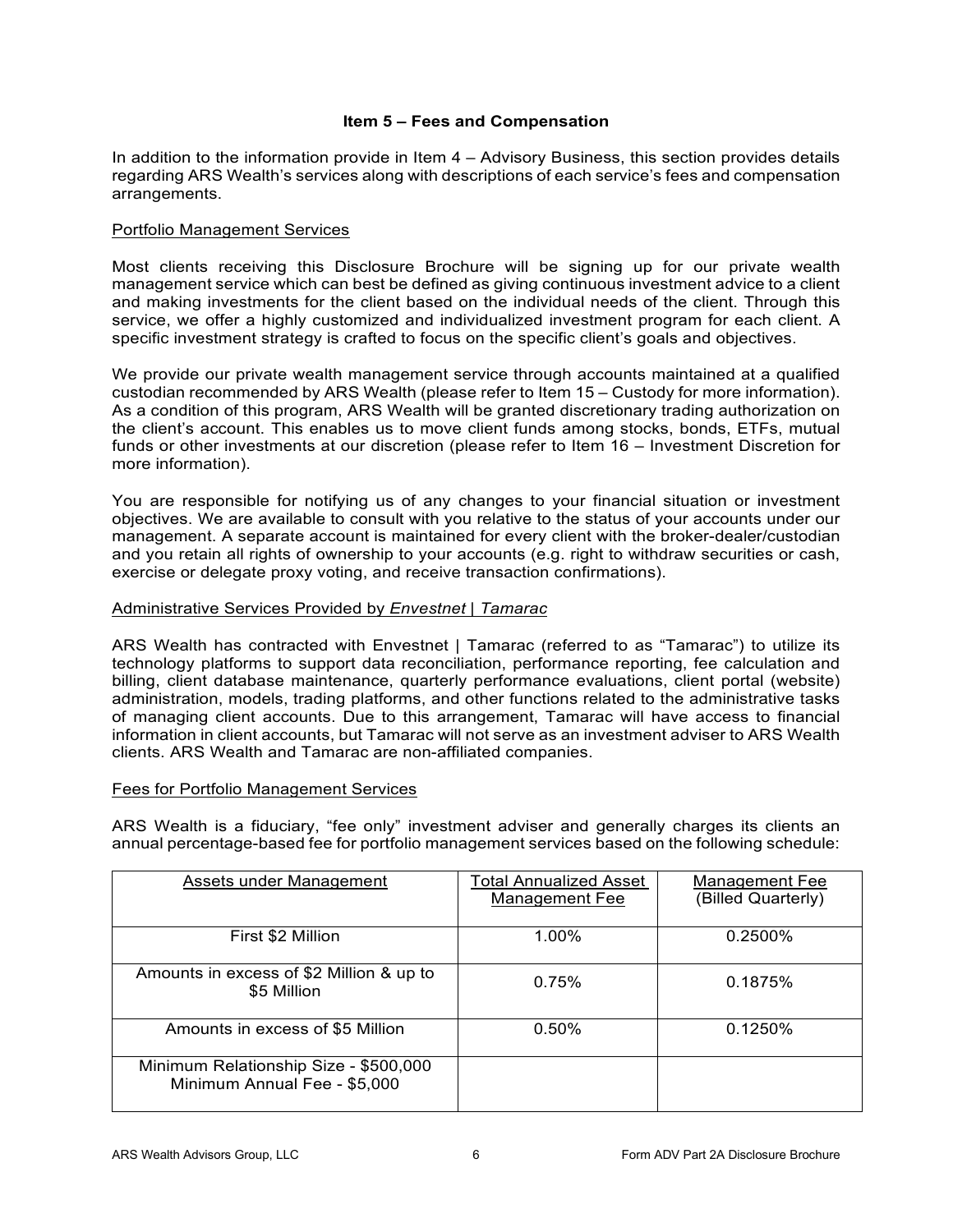ARS Wealth's fees are potentially negotiable from the rates set forth above. Our fees vary depending upon various objective and subjective factors, including, but not limited to, the amount of assets to be managed, account composition, the scope and complexity of the engagement, the anticipated number of meetings and servicing needs, related accounts, future earning capacity, anticipated future additional assets, the professional(s) rendering the service(s), and the outcome of negotiations with the client. As a result of these factors, similarly-situated clients could pay different fees.

The quarterly fee is based on the fair market or agreed upon value of the client's account assets determined as of the last business day of the previous calendar quarter and are payable in advance.

Fees are generally deducted directly from the client's account. When fees are deducted from your account, you will need to provide the custodian with written authorization to have fees deducted from the account and paid to ARS Wealth. The custodian will send client statements, at least quarterly, showing all disbursements for the account including the amount of the advisory fee, if deducted directly from the account (please refer to Item 13 – Review of Accounts for more information regarding client statements).

If management begins after the start of a quarter, fees will be prorated accordingly. If a client terminates the investment management agreement with ARS Wealth in the middle of a billing period ARS Wealth will promptly refund to the client any paid but unearned fees. The amount of the refund will be pro-rated based on the number of days that the account was managed.

Brokerage fees and/or transaction ticket fees charged by the custodian will be billed directly to each client's account. We do not receive any portion of such commissions or fees from the custodian or from clients. Management fees charged by ARS Wealth are separate and distinct from the fees and expenses charged by mutual funds or exchange traded funds, that ARS Wealth recommends to clients. A description of these fees and expenses are available in each investment company security's prospectus.

ARS Wealth calculates its management fee against all assets in the investment account, unless specifically excluded. Therefore, fee calculations include cash balances invested in money market funds, short-term investment funds, ETFs, mutual funds, stocks, bonds, and all other investment holdings. The exact services and fees will be agreed upon and disclosed in the agreement for services prior to services being provided. Fees may be negotiable based on factors such as the client's financial situation and circumstances, the amount of assets under management, and the overall complexity of the services provided.

In very limited circumstances, clients choose to engage ARS Wealth for general consultation on an hourly basis. Fees for this service will be charged at a rate of \$250 per hour. The rate charged is determined by the individuals involved in the project and the overall scope of the services rendered. In most cases, fees for this service are charged in total at the conclusion of the service.

Portfolio management services may be terminated by either party at any time without penalty.

## Financial Planning Provided under Portfolio Management Services

For some clients we may provide financial planning services under several formats at the client's specific direction. This service is included in the annual fee.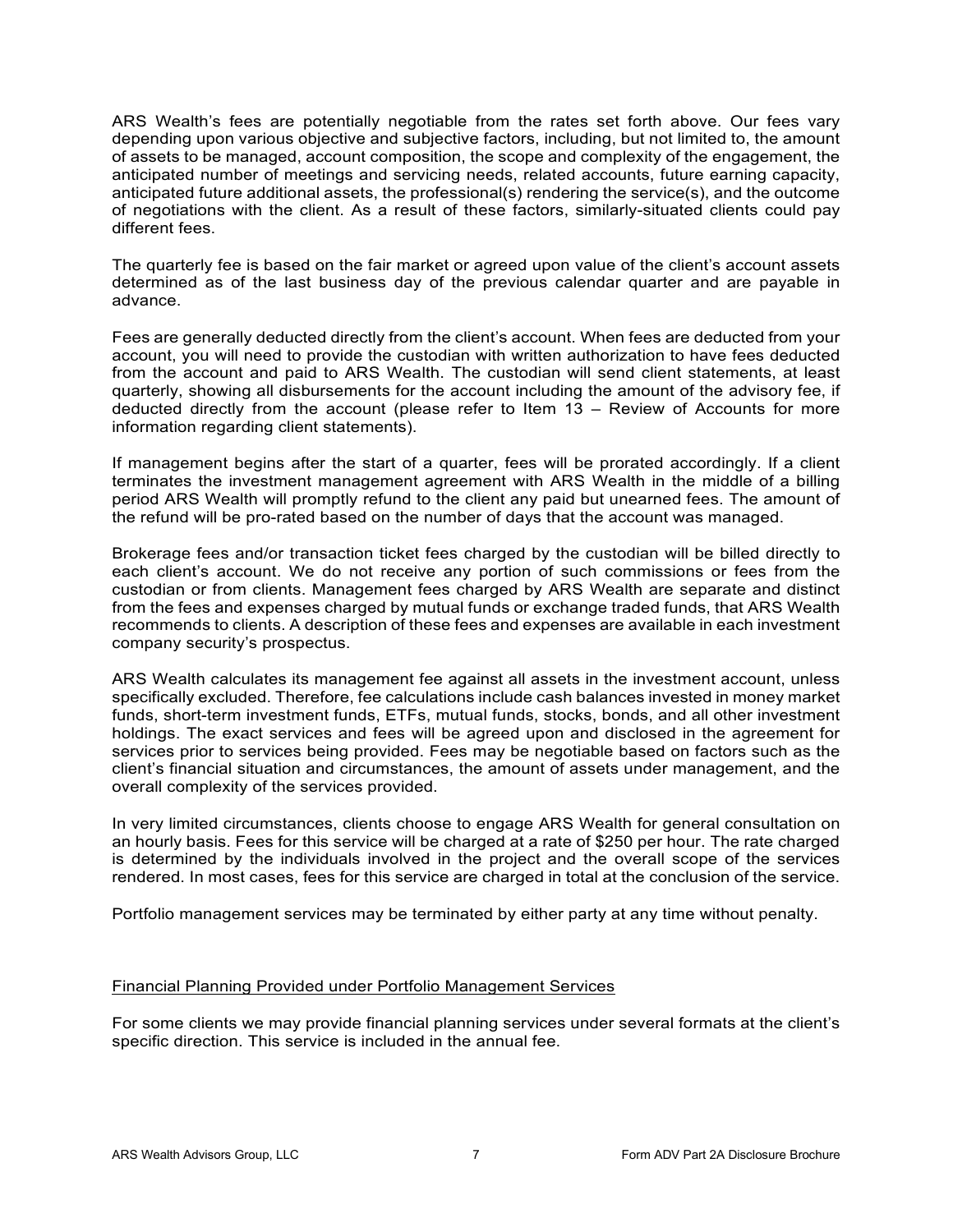The financial planning services we provide may be specific or modular in their preparation (unique to each client in their depth of preparation). Topics included as part of the financial planning services include, but are not necessarily limited to, the following:

- o Organization and assessment
- o Retirement planning
- o Education planning
- o Long-term care
- o Insurance planning
- o Debt management
- o Investments
- $\circ$  Tax planning
- o Estate planning
- o Life events

We will interview and consult with each client to determine the client's personal financial situation and objectives and to analyze the client's financial documentation. As applicable, we then review the client's assets and liabilities, investment portfolio, retirement plan, education plan, risk management plan, risk tolerance, and estate plan, as well as other areas relevant to the client's financial health.

We meet with each client to explain the financial plan and our recommendations. Furthermore, we are available to work with the client throughout the year to implement the plan. As needed, the plan is updated to consider changes in the client's financial situation as well as changes in the investment markets, tax laws, estate planning laws, and so on. The client is ultimately responsible for communicating changes in circumstances to ARS Wealth so that we can provide the most accurate advice and counsel possible. Our advisers are available year-round to assist with the implementation of the plan and to answer any client questions, but the client is ultimately responsible for approving the implementation or rejection of our recommendations. This means you are never obligated or required to implement our recommendations.

## Financial Planning for Fee

At our discretion, we may enter into an engagement with a client to create a one-time, customized financial plan on a fee basis. ARS Wealth rarely agrees to enter into such an arrangement. Such a plan will include topics described in the preceding section as agreed upon by ARS Wealth and the client. Fees for such a plan are determined on a case by case basis, based on the level of expertise and sophistication required to deliver such a plan. However, fees are generally charged on a fixed fee basis ranging between \$1,500 and \$5,000 depending on the breadth of services provided, the complexity of the client's situation, and the advisory representative providing services to the client. Prior to commencing financial planning services, the client will be required to enter into an agreement for services.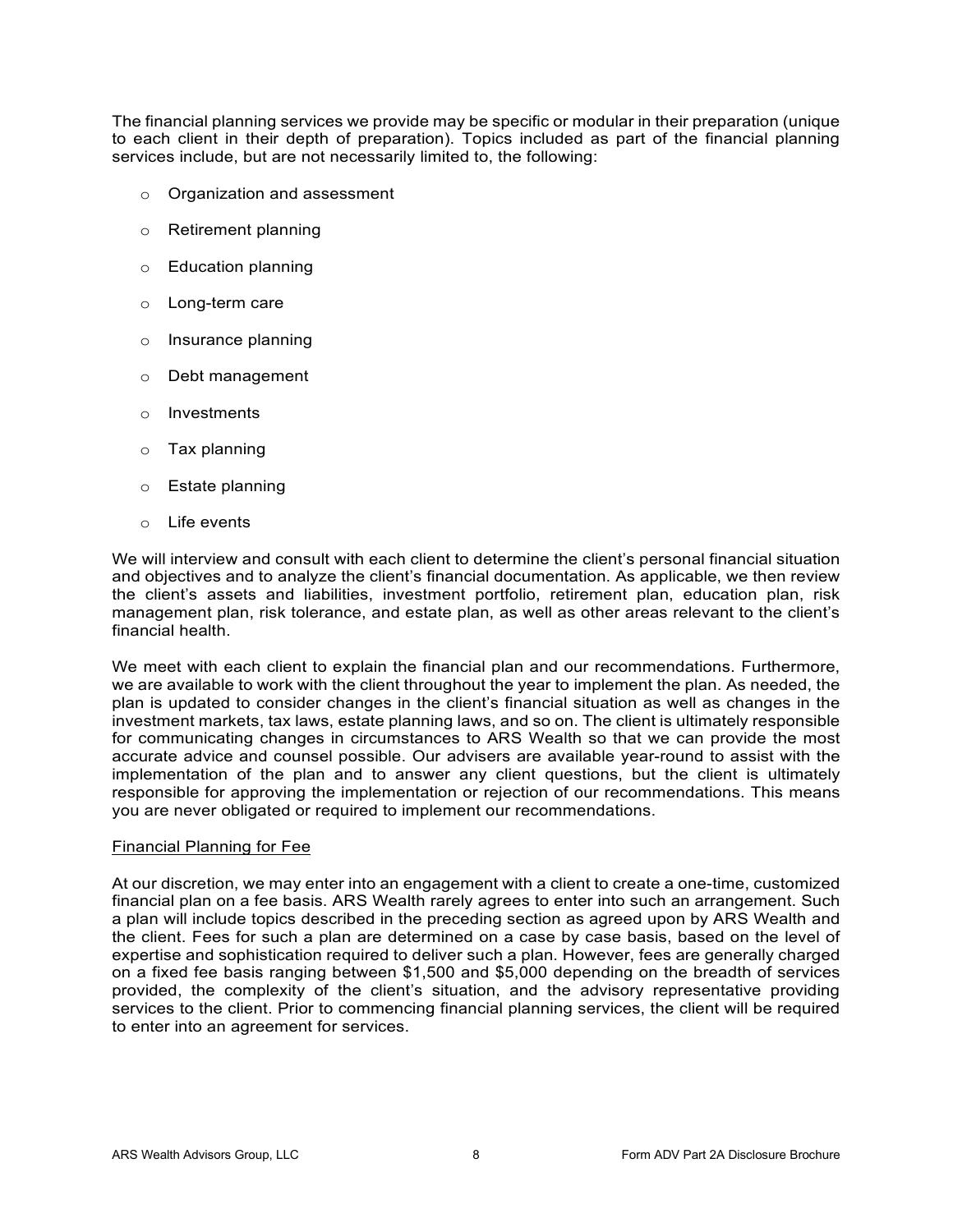## Fees for Tax Preparation and Consulting Services

ARS Wealth offers tax return preparation and consulting services to its clients who receive portfolio management services and/or financial planning services. The fee for tax preparation and consulting services generally depends on the complexity of the engagement and scope of work. If the fee for tax preparation and consulting services is not included in a client's portfolio management services fee or financial planning fee, then the fee generally is directly billed to the client upon completion of the services, for example, upon the filing of a tax return. A client, may, in writing, grant ARS Wealth the authority to deduct the tax preparation and consulting fee from their investment account.

## Focus Client Solutions

We offer clients the option of obtaining certain financial solutions from unaffiliated third-party financial institutions with the assistance of our affiliate, Focus Treasury & Credit Solutions, LLC ("FTCS"), a wholly owned subsidiary of our parent company, Focus Financial Partners, LLC. Please see Items 5 and 10 for a fuller discussion of these services and other important information.

#### Compensation for the Sale of Securities

<span id="page-8-0"></span>We do not accept compensation for the sale of securities or other investment products.

## **Item 6 – Performance-Based Fees and Side-By-Side Management**

ARS Wealth does not charge or accept performance-based fees which can be defined as fees based on a share of capital gains on or capital appreciation of the assets held within a client's account.

## **Item 7 – Types of Clients**

<span id="page-8-1"></span>ARS Wealth primarily provides customized investment management services to individuals, highnet-worth individuals and associated trusts, estates, pension and profit-sharing plans and other legal entities. ARS Wealth offers tax preparation and consulting services to individuals, trusts and entities.

We generally require a minimum account asset level of \$500,000 for portfolio management services; however, in our sole discretion, we may reduce or waive this minimum account asset level requirement or charge a different investment advisory fee based upon certain criteria, such as anticipated future earning capacity, anticipated future additional assets, dollar amount of assets to be managed, related accounts, account composition, or negotiations with the client.

As result of the foregoing, similarly-situated clients could pay different fees. In addition, similar advisory services may be available from other investment advisers for similar or lower fees.

# **Item 8 – Methods of Analysis, Investment Strategies and Risk of Loss**

## <span id="page-8-2"></span>ARS Wealth uses the following methods of analysis in formulating investment advice

Cyclical - Analyzes the investments sensitive to business cycles and whose performance is strongly tied to the overall economy. For example, cyclical companies tend to make products or provide services that are in lower demand during downturns in the economy and higher demand during upswings. Examples include the automobile, steel, and housing industries. The stock price of a cyclical company will often rise before an economic upturn begins and fall before a downturn begins. Investors in cyclical stocks try to make the largest gains by buying the stock at the bottom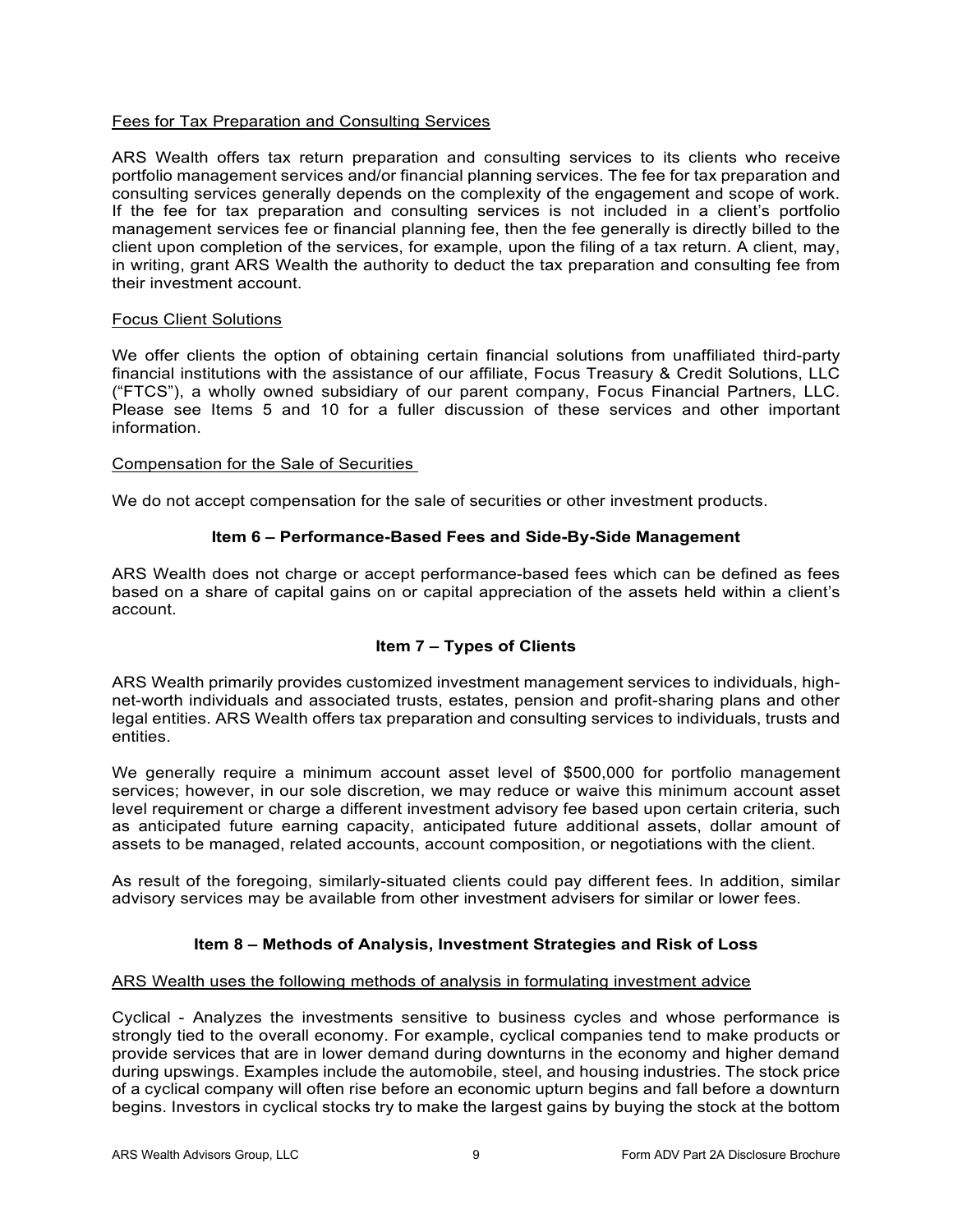of a business cycle, prior to an economic rebound.

While most economists and investors agree that there are cycles in the economy that need to be respected, the duration of such cycles is generally unknown. An investment decision to buy at the bottom of a business cycle may actually turn out to be a trade that occurs before or after the bottom of the cycle. If done before the bottom, then downside price action can result prior to any gains. If done after the bottom, then some upside price action may be missed. Similarly, a sell decision meant to occur at the top of a cycle may result in missed opportunity or unrealized losses.

Fundamental - A method of evaluating a security by attempting to measure its intrinsic value by examining related economic, financial and other qualitative and quantitative factors. Fundamental analysts attempt to study everything that can affect the security's value, including macroeconomic factors (like the overall economy and industry conditions) and individually specific factors (like the financial condition and management of companies).

The end goal of performing fundamental analysis is to produce a value that an investor can compare with the security's current price in hopes of figuring out what sort of position to take with that security (underpriced = buy, overpriced = sell). This method of security analysis is considered to be the opposite of technical analysis. Fundamental analysis is about using real data to evaluate a security's value. Although most analysts use fundamental analysis to value stocks, this method of valuation can be used for just about any type of security.

The risk associated with fundamental analysis is that it is subjective. While a quantitative approach is possible, fundamental analysis usually entails a qualitative assessment of how market forces interact with one another in their impact on the investment in question. It is possible for those market forces to point in different directions, thus necessitating an interpretation of which forces will be dominant. This interpretation could be wrong and lead to an unfavorable investment decision.

## ARS Wealth uses the following investment strategies when managing client assets and/or providing investment advice

Our equity approach primarily focuses on holding a diversified portfolio of high quality "core" stocks and exchange traded funds (ETFs). Our investment style is a blend of both the "value" & "growth" styles of management. Generally, our stock selection criteria will include a review of the following items:

- o Proven management;
- $\circ$  Attractive product lines with high barriers to entry;
- o Industry leaders;
- o Strong cash flow and balance sheet;
- o Above-average earnings and revenue growth;
- o Attractive dividend yield with room to grow;
- o Low absolute and relative valuations;
- o Market capitalization and trading volume to accommodate block trades; and
- o Any other factors considered relevant.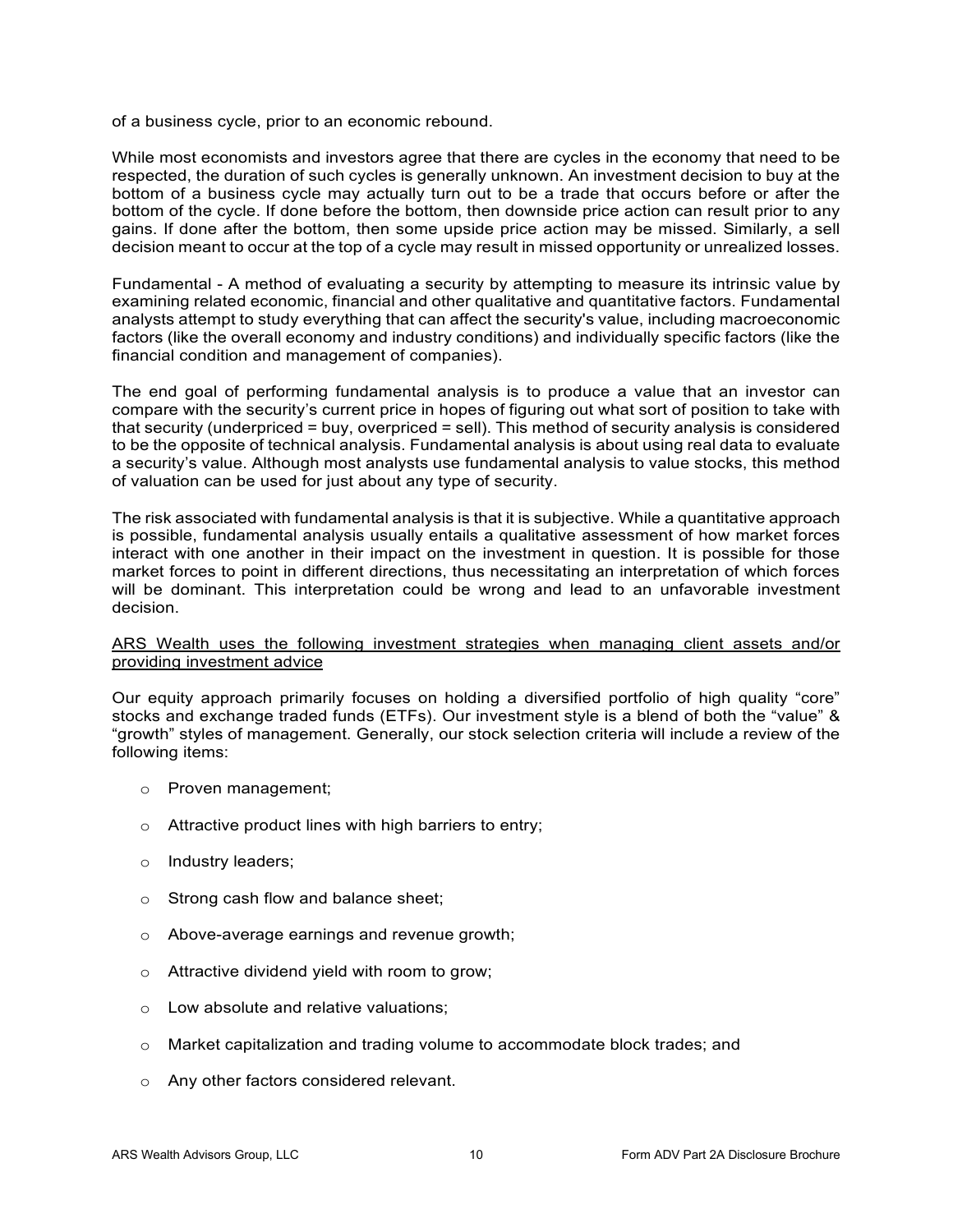Our fixed income approach primarily focuses on achieving ownership in fixed income via ETF's and no-load mutual funds. We look to own a broad base of fixed income investments including US Treasuries, corporate bonds, international bonds, high yield bonds, CD's and Money Market Funds and Cash.

For mutual funds the analysis and selection criteria generally include a review of:

- o No-load funds;
- $\circ$  Manager's tenure experienced managers with proven track records;
- o Low expense ratios;
- o Consistent top-tier relative performance;
- o Low turnover;
- o Attractive dividend and income yields;
- o Focused "concentrated" number of holdings; and
- o Any other factors considered relevant.

#### Risk of Loss

Clients must understand that past performance is not indicative of future results. Therefore, current and prospective clients should never assume that future performance of any specific investment or investment strategy will be profitable. Investing in securities (including stocks, mutual funds, and bonds) involves risk of loss. Further, depending on the different types of investments there may be varying degrees of risk. Clients and prospective clients should be prepared to bear investment loss including loss of original principal.

Because of the inherent risk of loss associated with investing, ARS Wealth is unable to represent, guarantee, or even imply that its services and methods of analysis can or will predict future results, successfully identify market tops or bottoms, or insulate you from losses due to market corrections or declines. There are certain additional risks associated when investing in securities through ARS Wealth investment management program.

- $\circ$  Market risk Either the stock market as a whole or the value of an individual company, as a result of moves in the overall market, goes down resulting in a decrease in the value of client investments. This is also referred to as systemic risk.
- $\circ$  Equity (stock) market risk Common stocks are susceptible to general stock market fluctuations and to volatile increases and decreases in value as market confidence in and perceptions of their issuers change. If you held common stock, or common stock equivalents, of any given issuer, you would generally be exposed to greater risk than if you held preferred stocks and debt obligations of the issuer.
- $\circ$  Company risk When investing in stock positions, there is always a certain level of company or industry specific risk that is inherent in each investment. This is also referred to as unsystematic risk and can be reduced through appropriate diversification. There is the risk that the company will perform poorly or have its value reduced based on factors specific to the company or its industry. For example, if a company's employees go on strike or the company receives unfavorable media attention for its actions, the value of the company may be reduced.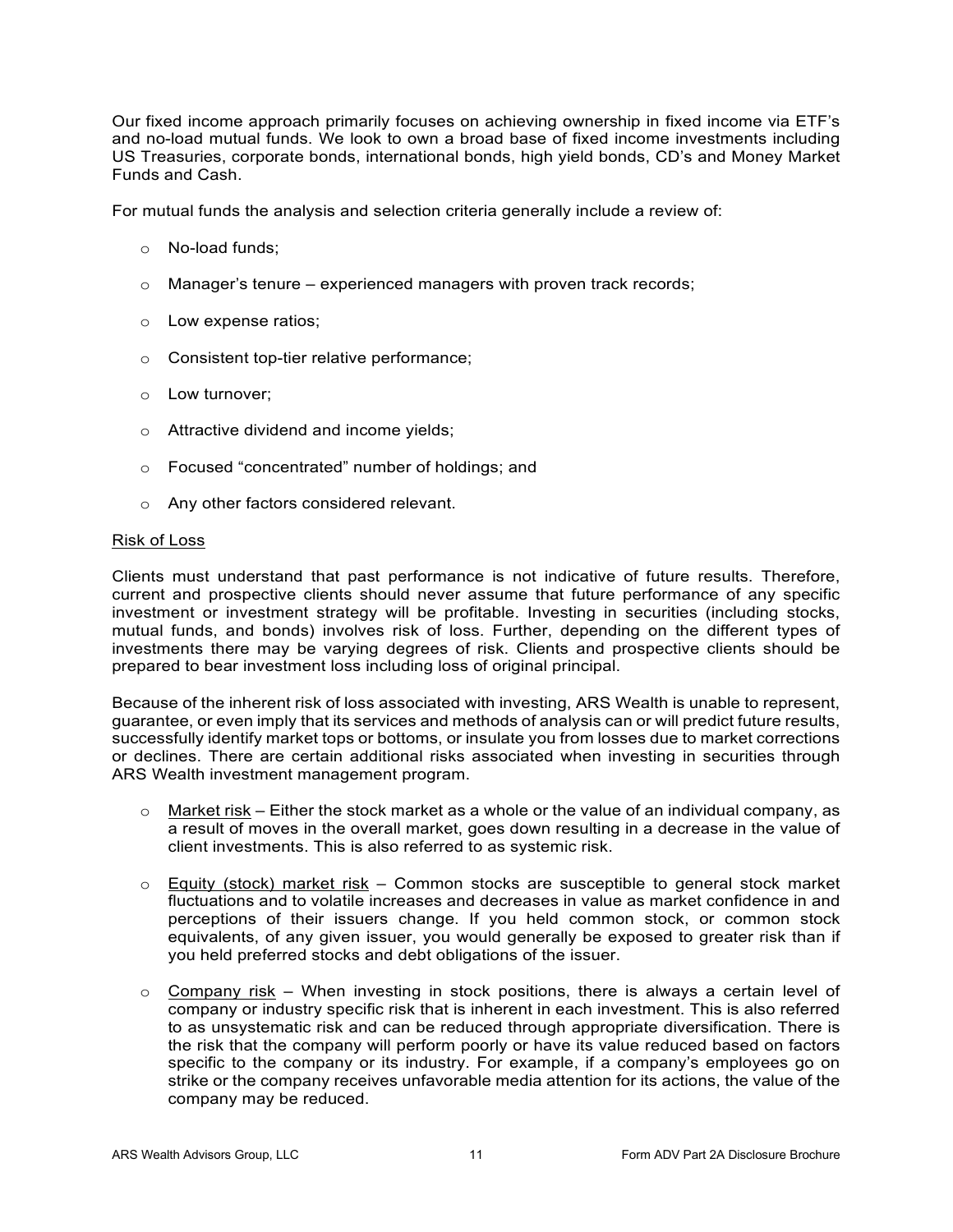- $\circ$  Fixed income risk When investing in bonds, there is the risk that issuer will default on the bond and be unable to make payments. Further, individuals who depend on set amounts of periodically paid income face the risk that inflation will erode their spending power. Fixed-income investors receive set, regular payments that face the same inflation risk.
- $\circ$  ETF and mutual fund risk When we invest in an ETF or mutual fund for a client, the client will bear additional expenses based on its pro rata share of the ETFs or mutual fund's operating expenses, including the potential duplication of management fees. The risk of owning an ETF or mutual fund generally reflects the risks of owning the underlying securities the ETF or mutual fund holds. Clients will also incur brokerage costs when purchasing ETFs.
- $\circ$  Management risk Your investment success with ARS Wealth varies with the success and failure of its investment strategies, research, analysis and determination of portfolio securities. If ARS Wealth's investment strategies do not produce the expected returns, the value of the investment will decrease.

The Investment Committee formally meets monthly and more frequently on an informal basis to discuss existing and prospective investments. Investments are evaluated independently, as well as in the context of clients' existing holdings and sector exposures.

ARS Wealth primarily invests for relatively long-time horizons, often for a year or more. However, market developments could cause ARS Wealth to sell securities more quickly.

## **Cybersecurity**

The computer systems, networks and devices used by ARS Wealth and service providers to us and our clients to carry out routine business operations employ a variety of protections designed to prevent damage or interruption from computer viruses, network failures, computer and telecommunication failures, infiltration by unauthorized persons and security breaches. Despite the various protections utilized, systems, networks, or devices potentially can be breached. A client could be negatively impacted as a result of a cybersecurity breach.

Cybersecurity breaches can include unauthorized access to systems, networks, or devices; infection from computer viruses or other malicious software code; and attacks that shut down, disable, slow, or otherwise disrupt operations, business processes, or website access or functionality. Cybersecurity breaches may cause disruptions and impact business operations, potentially resulting in financial losses to a client; impediments to trading; the inability by us and other service providers to transact business; violations of applicable privacy and other laws; regulatory fines, penalties, reputational damage, reimbursement or other compensation costs, or additional compliance costs; as well as the inadvertent release of confidential information.

Similar adverse consequences could result from cybersecurity breaches affecting issuers of securities in which a client invests; governmental and other regulatory authorities; exchange and other financial market operators, banks, brokers, dealers, and other financial institutions; and other parties. In addition, substantial costs may be incurred by these entities in order to prevent any cybersecurity breaches in the future.

# COVID

The transmission of COVID and efforts to contain its spread have resulted in border closings and other travel restrictions and disruptions, market volatility, disruptions to business operations, supply chains and customer activity and quarantines. With widespread availability of vaccines, the U.S. Centers for Disease Control and Prevention has revised its guidance, travel restrictions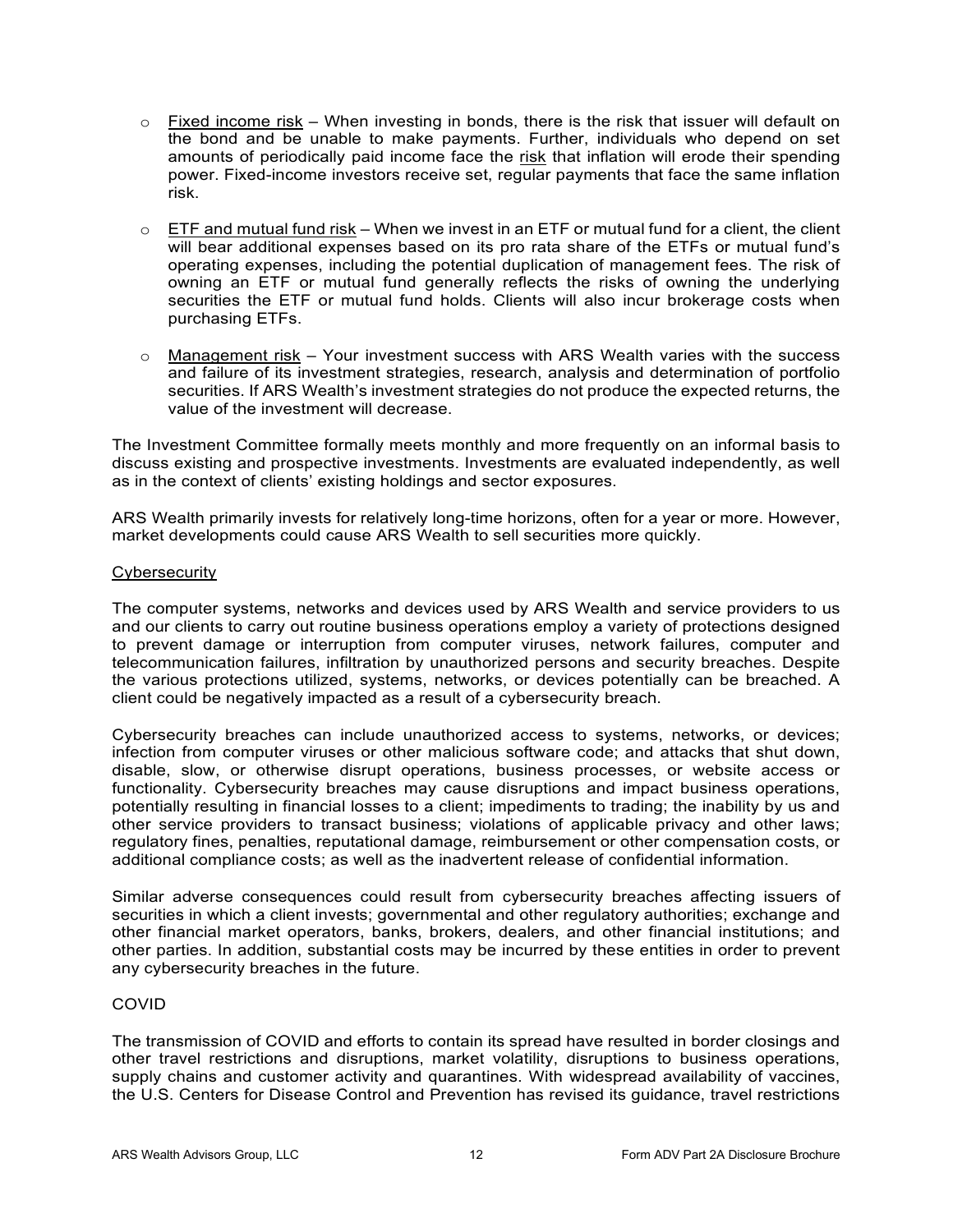have started to lift, and businesses have reopened. However, the COVID pandemic continues to evolve and the extent to which our investment strategies will be impacted will depend on various factors beyond our control, including the extent and duration of the impact on economies around the world and on the global securities and commodities markets. Volatility in the U.S. and global financial markets caused by the COVID pandemic may continue and could impact our firm's investment strategies.

Although currently there has been no significant impact, the COVID outbreak, and future pandemics, could negatively affect vendors on which our firm and clients rely and could disrupt the ability of such vendors to perform essential tasks.

## **Item 9 – Disciplinary Information**

<span id="page-12-0"></span>ARS Wealth and its employees have not been involved in any legal or disciplinary events that would be material to a client's evaluation of the company or its personnel.

# **Item 10 – Other Financial Industry Activities and Affiliations**

<span id="page-12-1"></span>ARS Wealth is managed independently of any Focus affiliate and provides investment advisory services, financial planning services and tax preparation and consulting services. The firm is not engaged in any other business activities and offers no other services than those described in this Disclosure Brochure.

## Focus Treasury & Credit Solutions

We offer clients the option of obtaining certain financial solutions from unaffiliated third-party financial institutions with the assistance of our affiliate, Focus Treasury & Credit Solutions, LLC ("FTCS"), a wholly owned subsidiary of our parent company, Focus Financial Partners, LLC. These third-party financial institutions are banks and non-banks (the "Network Institutions") that offer credit and cash management solutions to our clients. Certain other unaffiliated third parties provide administrative and settlement services to facilitate FTCS's cash management solutions. FTCS acts as an intermediary to facilitate our clients' access to these credit and cash management solutions.

Neither we nor FTCS receives any compensation from the Network Institutions or any other third parties for providing credit or cash management solutions to our clients. For services provided by FTCS to clients of other Focus firms, FTCS receives a portion of the revenue earned by the Network Institutions, and such compensation to FTCS is also revenue for our common parent company, Focus Financial Partners, LLC. However, this compensation to FTCS does not come from credit or cash management solutions provided to any of our clients. The volume generated by our clients' transactions does benefit FTCS and Focus in attracting, retaining, and negotiating with Network Institutions. We mitigate this conflict by: (1) fully and fairly disclosing the material facts concerning the above arrangements to our clients, including in this Brochure; and (2) offering FTCS solutions to clients on a strictly nondiscretionary and fully disclosed basis, and not as part of any discretionary investment services. Additionally, we note that clients who use FTCS's services will receive product-specific disclosure from the Network Institutions and other unaffiliated third-party intermediaries that provide services to our clients.

We have an additional conflict of interest when we recommend FTCS to provide credit solutions to our clients because our interest in continuing to receive investment advisory fees from client accounts gives us a financial incentive to recommend that clients borrow money rather than liquidating some or all of the assets we manage.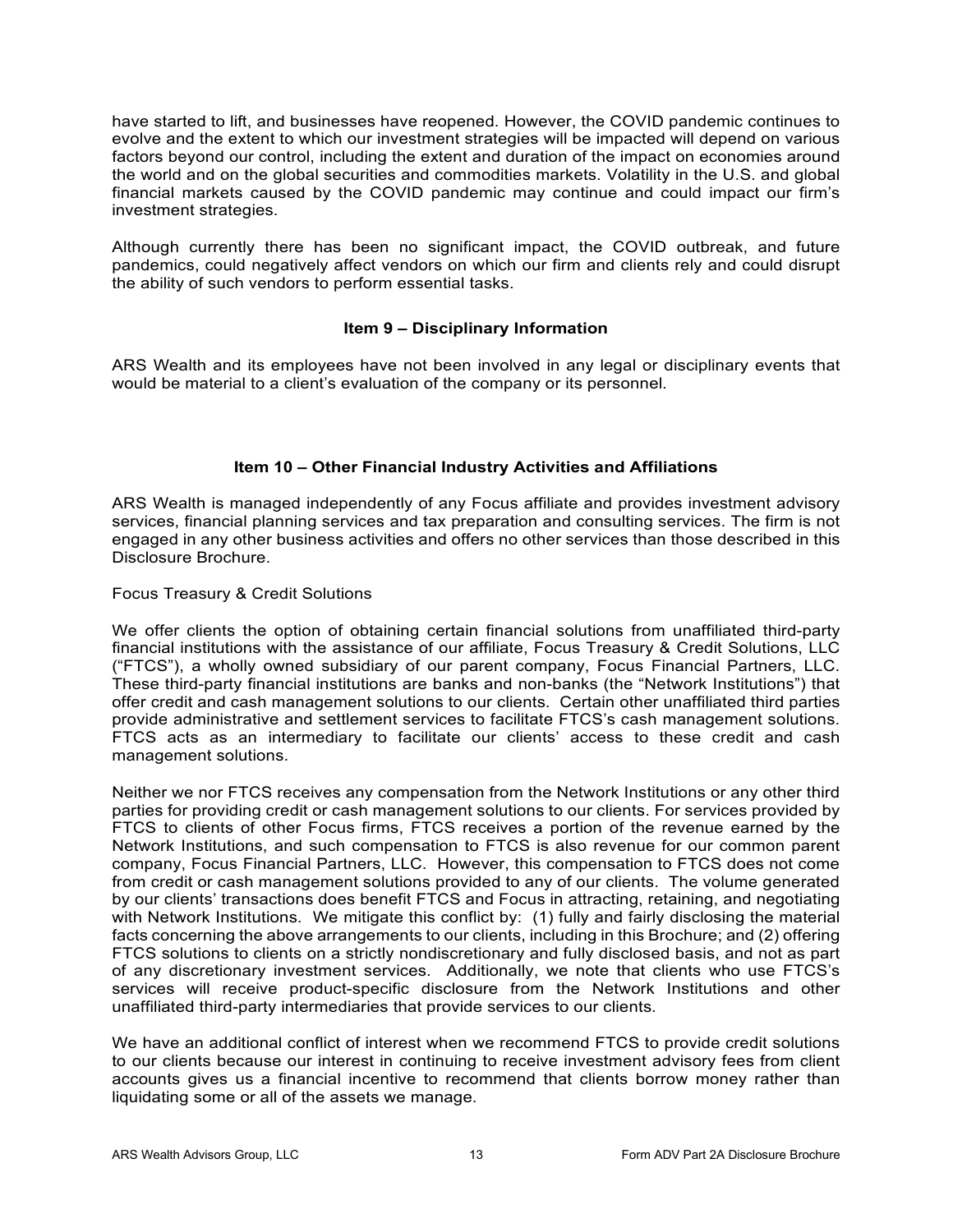#### Credit Solutions from FTCS

For FTCS credit solutions, the interest rate of the loan is ultimately determined by the lender, although in some circumstances FTCS may have the ability to influence the lender to lower the interest rate of the loan. The final rate may be higher or lower than the prevailing market rate. We can offer no assurances that the rates offered to you by the lender are the lowest possible rates available in the marketplace.

Clients retain the right to pledge assets in accounts generally, subject to any restrictions imposed by clients' custodians. While the FTCS program facilitates secured loans through Network Institutions, clients are free instead to work directly with institutions outside the FTCS program. Because of the limited number of participating Network Institutions, clients may be limited in their ability to obtain as favorable loan terms as if the client were to work directly with other banks to negotiate loan terms or obtain other financial arrangements.

Clients should also understand that pledging assets in an account to secure a loan involves additional risk and restrictions. A Network Institution has the authority to liquidate all or part of the pledged securities at any time, without prior notice to clients and without their consent, to maintain required collateral levels. The Network Institution also has the right to call client loans and require repayment within a short period of time; if the client cannot repay the loan within the specified time period, the Network Institution will have the right to force the sale of pledged assets to repay those loans. Selling assets to maintain collateral levels or calling loans may result in asset sales and realized losses in a declining market, leading to the permanent loss of capital. These sales also may have adverse tax consequences. Interest payments and any other loanrelated fees are borne by clients and are in addition to the advisory fees that clients pay us for managing assets, including assets that are pledged as collateral. The returns on pledged assets may be less than the account fees and interest paid by the account. Clients should consider carefully and skeptically any recommendation to pursue a more aggressive investment strategy in order to support the cost of borrowing, particularly the risks and costs of any such strategy. More generally, before borrowing funds, a client should carefully review the loan agreement, loan application, and other forms and determine that the loan is consistent with the client's long-term financial goals and presents risks consistent with the client's financial circumstances and risk tolerance.

#### Cash Management Solutions from FTCS

For FTCS cash management solutions, as stated above, certain third-party intermediaries provide administrative and settlement services in connection with the program. Those intermediaries each charge a fixed basis point fee on total deposits in the program. Before any interest is paid into client accounts, the Network Institutions and certain unaffiliated third-party service providers take their fees out, and the net interest is then credited to clients' accounts. Engaging FTCS, the Network Institutions, and these other intermediaries to provide cash management solutions does not alter the manner in which we treat cash for billing purposes.

<span id="page-13-0"></span>Clients should understand that in rare circumstances, depending on interest rates and other economic and market factors, the yields on cash management solutions could be lower than the aggregate fees and expenses charged by the Network Institutions, the intermediaries referenced above, and us. Consequently, in these rare circumstances, a client could experience a negative overall investment return with respect to those cash investments. Nonetheless, it might still be reasonable for a client to participate in the FTCS cash management program if the client prefers to hold cash at the Network Institutions rather than at other financial institutions (e.g., to take advantage of FDIC insurance).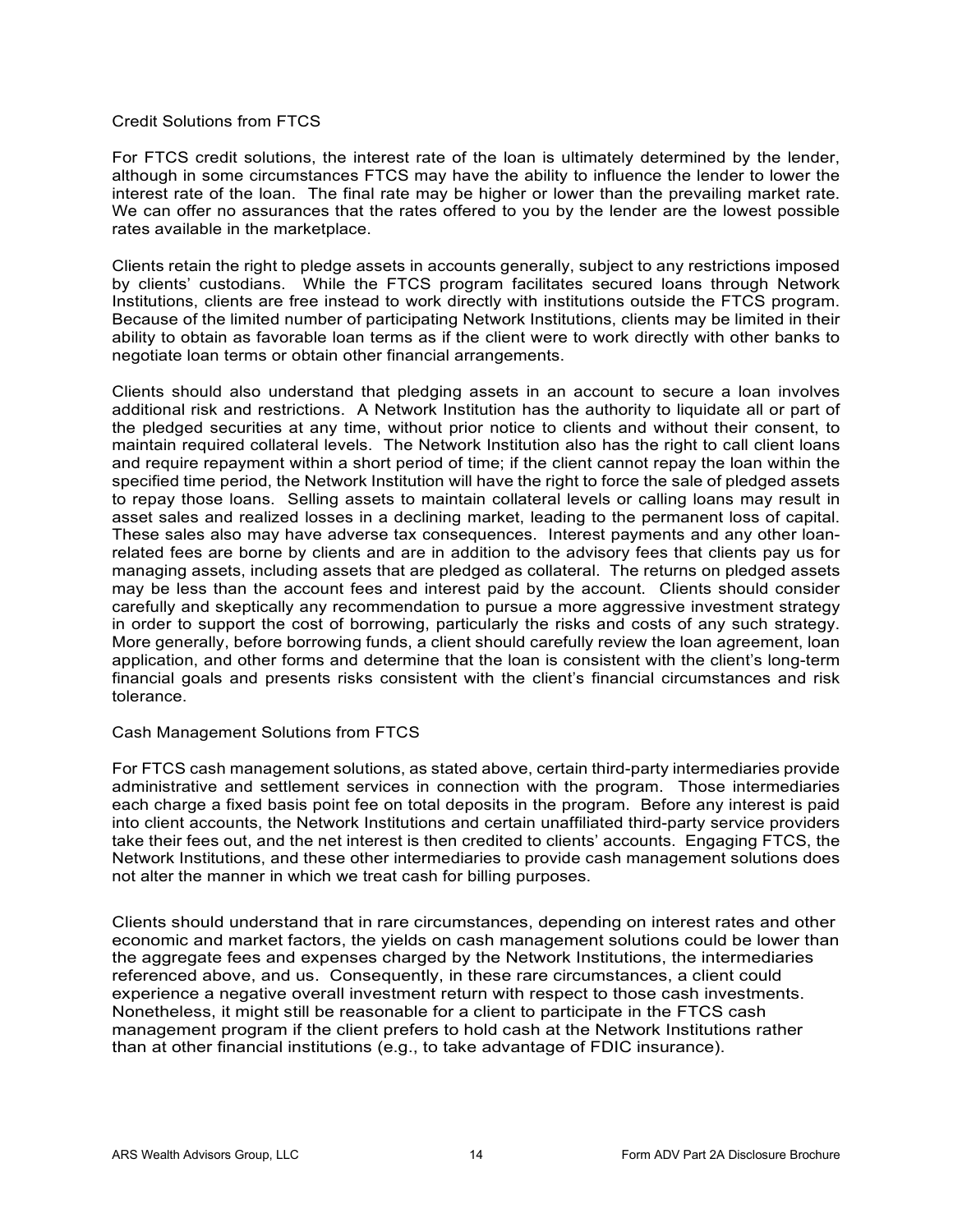# **Item 11 – Code of Ethics, Participation in Client Transactions and Personal Trading**

#### Code of Ethics Summary

ARS Wealth has established a Code of Ethics that applies to all employees of ARS Wealth and is designed to, among other things; govern personal securities trading activities in the accounts of employees. The Code is based upon the principle that ARS Wealth and its employees owe a fiduciary duty to ARS Wealth's clients to conduct their affairs, including their personal securities transactions, in such a manner as to avoid (i) serving their own personal interests ahead of clients, (ii) taking inappropriate advantage of their position with the firm and (iii) any actual or potential conflicts of interest or any abuse of their position of trust and responsibility.

The Code is designed to ensure that the high ethical standards long maintained by ARS Wealth continue to be applied. The purpose of the Code is to preclude activities which may lead to or give the appearance of conflicts of interest, insider trading and other forms of prohibited or unethical business conduct. The excellent name and reputation of our firm is a direct reflection of the conduct of each employee. This section is intended to be a summary of the ARS Wealth code of ethics. Clients may receive a complete copy of the Code of Ethics upon request.

#### Participation or Interest in Client Transactions

<span id="page-14-0"></span>ARS Wealth and its associated persons may buy or sell securities that are also recommended to clients. Securities recommended by ARS Wealth are widely held and publicly traded. In addition, in accordance with its fiduciary duty to clients, ARS Wealth and its associated persons will place client interests ahead of their own interests. Employees must receive pre-clearance from our CCO before engaging in personal securities transactions. We also require employees to report their personal securities holdings and transactions. ARS Wealth monitors employees' trading activities and investments to ensure compliance with our Code of Ethics and our general fiduciary duty to clients.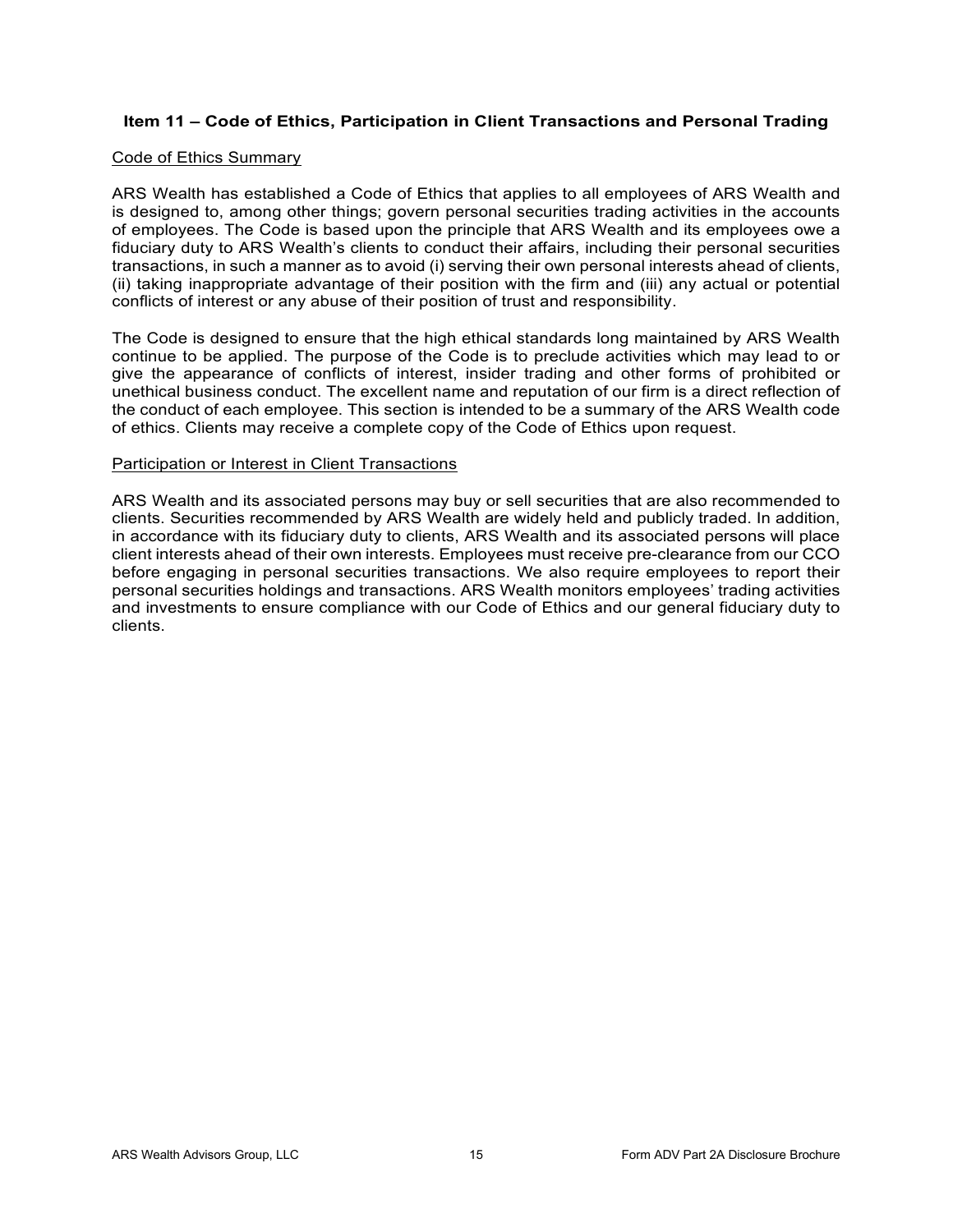## **Item 12 – Brokerage Practices**

## Recommendation of Broker/Dealers and Custodians

You are under no obligation to act on the recommendations of ARS Wealth and are free to select any broker/dealer or investment adviser you'd like to implement our recommendations. If you hire us for our private wealth management service, then ARS Wealth will be responsible for executing your account transactions and therefore responsible for attaining the best execution possible. Please note that we cannot promise or guarantee our brokerage platforms are the least expensive in the industry. There may be other platforms with lower costs.

ARS Wealth recommends that you establish brokerage accounts with TD Ameritrade, Charles Schwab & Company, Inc., or other qualified custodians through their Institutional Platforms (collectively referred to as "Qualified Custodians").

ARS Wealth is not affiliated with the Qualified Custodians. Factors that we consider in recommending the above-referenced entities (or in evaluating any other broker-dealer or custodian to clients) include their historical relationship with us, financial strength, reputation, execution capabilities, pricing, efficiency, technology, research, custodial support services, trade correction services and statement preparation. While quality of execution at the best price is an important determinant, best execution does not necessarily mean lowest price and it is not the sole consideration.

Qualified Custodians provide ARS Wealth with access to their institutional trade execution, clearance and settlement service and custody services which are typically not available to retail investors. These services generally are available to independent investment advisers at no charge to them so long as the independent investment advisers maintain a minimum amount of assets with the custodian.

Qualified Custodians do not charge separately for custody but are compensated by account holders through commissions or other transaction-related fees for securities trades that are executed by recommended money managers through the custodian or that settle into a custodian account.

These benefits include, but are not necessarily limited to: receipt of duplicate client confirmations and bundled duplicate statements; access to a trading desk; access to block trading which provides the ability to aggregate securities transactions and allocate the appropriate shares to client accounts; the ability to have investment advisory fees deducted directly from client accounts; access to an electronic communications network for client order entry and account information; and access to mutual funds that generally require significantly higher minimum initial investments or are generally only available to institutional investors.

Qualified Custodians also make available to us other products and services that benefit our firm but may not benefit clients' accounts. Some of these other products and services assist us in managing and administering clients' accounts. These include software and other technology that provide access to client account data (such as trade confirmation and account statements); provide research, pricing information and other market data; facilitate payment of the firm's fees from its clients' accounts; and assist with back-office functions; record keeping and client reporting. Many of these services generally are used to service all or a substantial number of our accounts, including accounts not maintained at a recommended custodian. ARS Wealth is also provided other services intended to help our firm manage and further develop our business enterprise. These services include consulting, publications and conferences on practice management, information technology, business succession, regulatory compliance and marketing.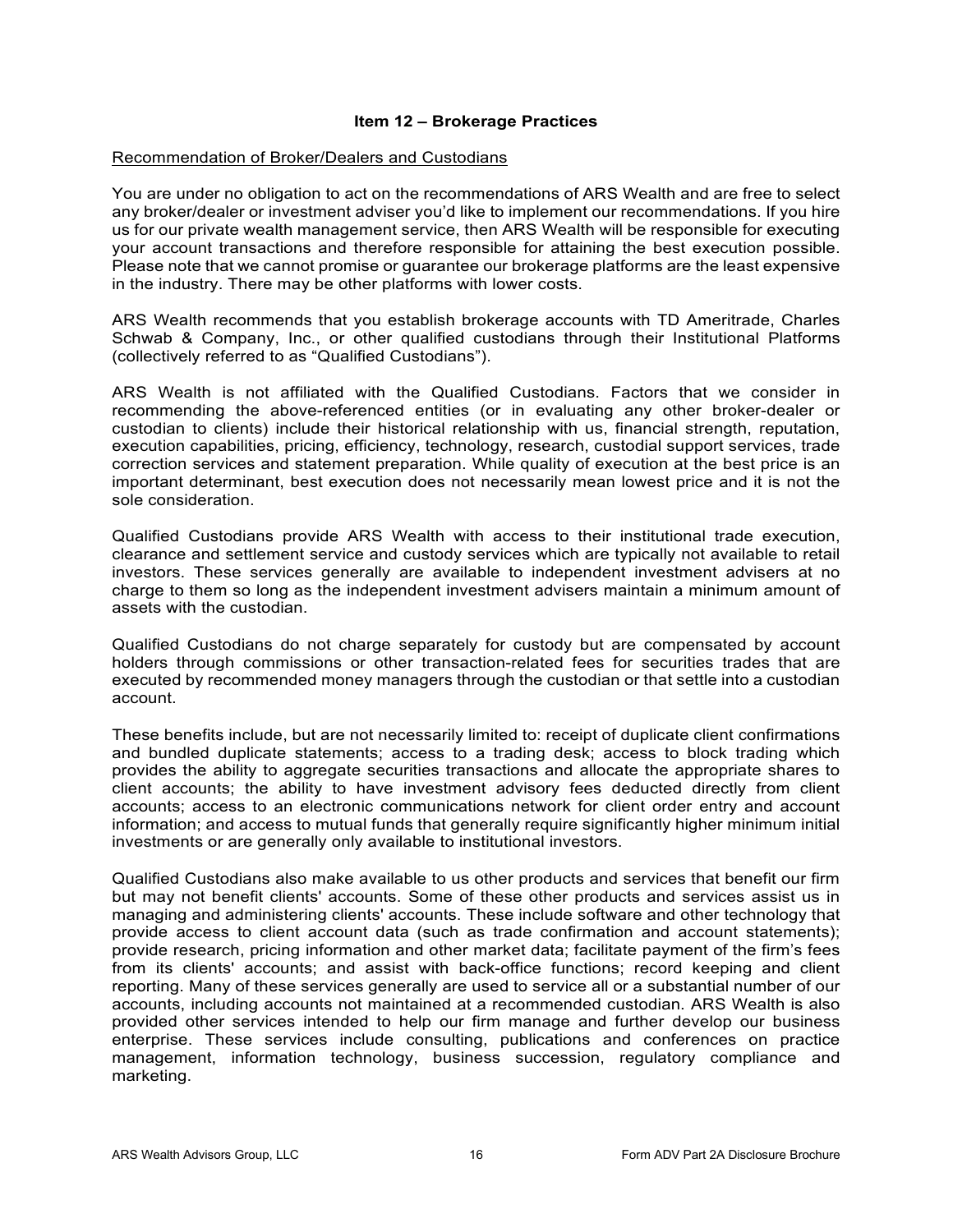The benefits received by ARS Wealth or its personnel from Qualified Custodians do not depend on the amount of brokerage transactions directed to a Qualified Custodian. As part of its fiduciary duty to clients, ARS Wealth endeavors to put the interests of its clients first. Clients should be aware, however, that the receipt of these support services benefits by ARS Wealth or its related persons creates a potential conflict of interest and may influence ARS Wealth's choice of a particular Qualified Custodian for custody and brokerage services. (Please refer to Item 14 – Additional Compensation for more information).

Please note that not all investment advisers recommend or require the use of particular broker/dealers. Some investment advisers permit client to use any broker/dealer of the client's own choosing. In very rare cases, we may work with a client that wants to direct us to use a particular broker/dealer for standard brokerage accounts. In such cases, those clients must understand that we may be unable to effectively negotiate brokerage compensation on the client's behalf. When directing brokerage business, clients should consider whether the commission expenses and execution, clearance and settlement capabilities that they will obtain through their selected broker/dealer(s) are adequately favorable in comparison to those that we would otherwise obtain for our clients. Clients with client-directed brokerage arrangements should also understand we may be limited in our trading ability (compared to platforms recommended by ARS Wealth) and may be required to execute client directed trades after trades are implemented through accounts at our preferred platforms. Clients are encouraged to discuss available alternatives with their advisor representative.

In addition, we may also render investment management services to clients regarding their (1) variable life/annuity products that they own, (2) their individual employer-sponsored retirement plans, and/or (3) 529 college savings plans. In these situations, ARS Wealth either directs or recommends the allocation of client assets among the various mutual fund subdivisions that comprise the variable life/annuity product, retirement plan, or college savings plan. The client assets shall be maintained at either the specific insurance company that issued the variable life/annuity product which is owned by the client or at the custodian designated by the sponsor of the client's retirement plan or college savings plans.

We may recommend low cost, no load variable annuities, but only in specific scenarios where the client would be disadvantaged by surrendering an existing non-qualified annuity or insurance policy that would result in adverse tax consequences. Otherwise, we do not have arrangements whereby we recommend specific variable annuity sponsor companies or retirement plan sponsors. We also recommend TD Ameritrade's 529 plan platform for clients that need or request a recommended 529 platform.

Although we recommend these platforms, we do not represent or guarantee that we will achieve the most favorable execution of client transactions and the platforms we recommend may be more expensive than other platforms offering the same or similar services. Clients are never required or obligated to utilize sponsors recommended by ARS Wealth and may use any plan/product sponsor they choose.

We may purchase individual fixed income securities from brokers other than the custodian. The determination to use third-party brokers is based on the size of trade, lot type (i.e. odd lots versus even lots), bond issuer, highest bid received from broker versus current market value. Third-party fixed income brokers will be evaluated through a review of pricing schedule for trade commissions, services provided to both client and ARS Wealth, accuracy of execution and delivery of securities, and highest bid received for similar issues.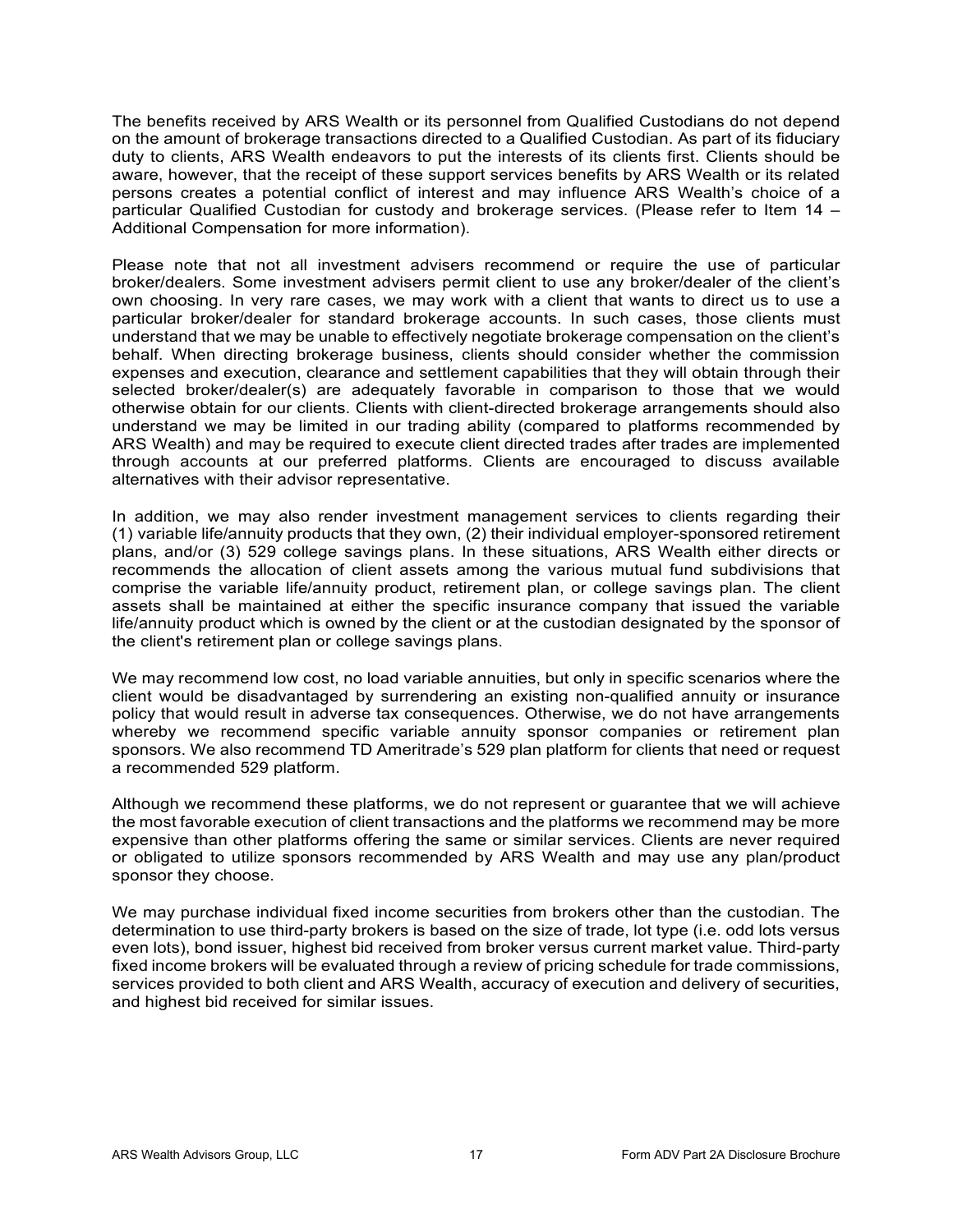## Block Trading Policy

The majority of trades implemented by ARS Wealth are completed on an individual basis. In cases when we need to implement buys or sells of the same security for numerous accounts, we may elect to purchase or sell such securities at approximately the same time as a block trade. This process is also referred to as aggregating orders and batch trading and is used by our firm when we believe such action will prove advantageous to clients. If and when we aggregate client orders, allocating securities among client accounts is done on a fair and equitable basis. The process of aggregating client orders is done in order to achieve better execution across client accounts. We may also do it to achieve more favorable commission rates or to allocate orders among clients on a more equitable basis in order to avoid differences in prices and transaction fees or other transaction costs that might be obtained when orders are placed independently.

We use the pro rata allocation method for transaction allocation. Under this procedure, pro rata trade allocation means an allocation of the trade is issued among applicable advisory clients in amounts that are proportional to the participating advisory client's intended investable assets. We will calculate the pro rata share of each transaction included in a block order and assign the appropriate number of shares of each allocated transaction executed for the client's account. This process is executed on a per-custodian basis. For example, all accounts held at TD Ameritrade would receive the average price of all shares block traded at TD Ameritrade. All accounts held at Charles Schwab would receive the average price of all shares block traded at Charles Schwab. It is possible that clients at different custodians receive different average prices for block trades executed on the same trading day.

If and when we determine to aggregate client orders for the purchase or sale of securities, including securities in which our employees may invest, we will do so in accordance with the parameters set forth in the SEC No-Action Letter, SMC Capital, Inc. Neither we nor our employees receive any additional compensation as a result of block trades.

## Arrangements with TD Ameritrade

The recommendation of TD Ameritrade and any other broker/dealer is based on past experiences, minimizing commissions and other costs as well as offerings or services the broker/dealer provides that ARS Wealth or clients may require or find valuable such as online access. Clients may pay commissions higher than those obtainable from other broker/dealers in return for those products and services. Commission and fee structures of various broker/dealers are periodically reviewed to ensure clients are receiving best execution. Accordingly, while ARS Wealth will consider competitive rates, it may not necessarily obtain the lowest possible commission rates for client account transactions. Therefore, the overall services provided by the broker/dealer are evaluated to determine best execution.

Although we consider the overall services provided by TD Ameritrade and factor the benefits provided to our clients, we have material arrangements with TD Ameritrade that create an incentive for us to recommend TD Ameritrade over other broker/dealers. Some of the arrangements may result in conflicts of interest with our clients and are explained in the following sections.

ARS Wealth participates in the TD Ameritrade Institutional program. TD Ameritrade Institutional is a division of TD Ameritrade, Inc. member FINRA/SIPC. TD Ameritrade is an independent and unaffiliated SEC-registered broker-dealer and FINRA member. TD Ameritrade offers to independent investment advisers services which include custody of securities, trade execution, clearance and settlement of transactions. ARS Wealth receives some benefits from TD Ameritrade through its participation in the program.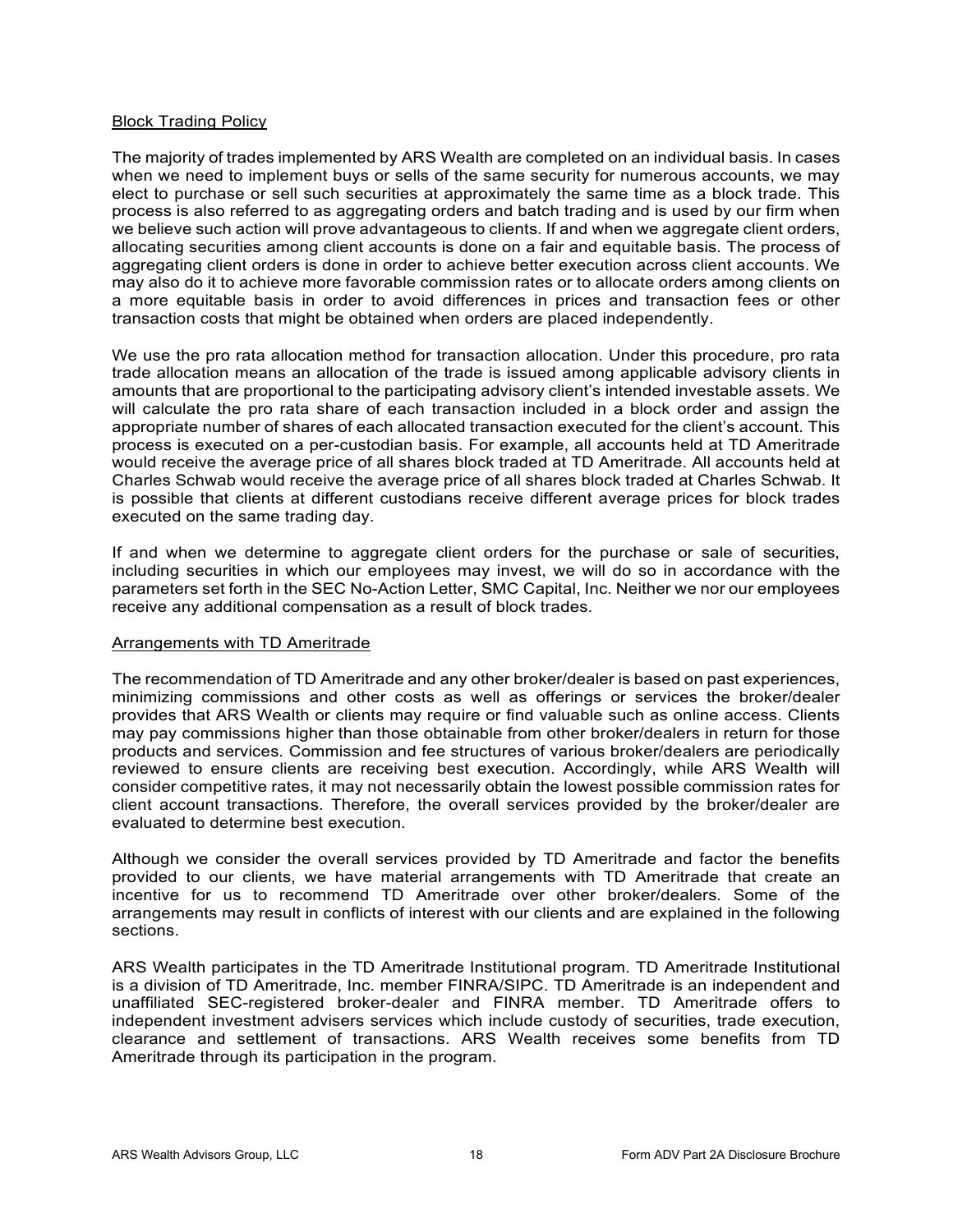While there will not be a direct linkage between the investment advice provided by ARS Wealth and the broker/dealers it recommends, economic benefits may be received that would not be received if ARS Wealth did not use these services to implement the investment advice provided. These benefits include: receipt of duplicate client statements and confirmations; research related products and tools; consulting services; access to a trading desk serving Advisor participants; access to block trading (which provides the ability to aggregate securities transactions for execution and then allocate the appropriate shares to client accounts); the ability to have advisory fees deducted directly from client accounts; access to an electronic communications network for client order entry and account information; access to mutual funds with no transaction fees and to certain institutional money managers; and discounts on compliance, marketing, research, technology, and practice management products or services provided to ARS Wealth by third party vendors.

Some of the products and services made available by TD Ameritrade through the program may benefit ARS Wealth but may not benefit its client accounts. These products or services may assist ARS Wealth in managing and administering client accounts, including accounts not maintained at TD Ameritrade. Other services made available by TD Ameritrade are intended to help ARS Wealth manage and further develop its business enterprise. The benefits received by ARS Wealth or its personnel through participation in the program do not depend on the amount of brokerage transactions directed to TD Ameritrade. As part of its fiduciary duties to clients, ARS Wealth endeavors at all times to put the interests of its clients first. Clients should be aware, however, that the receipt of economic benefits by ARS Wealth or its related persons in and of itself creates a potential conflict of interest and may indirectly influence ARS Wealth choice of TD Ameritrade for custody and brokerage services.

ARS Wealth does not receive soft dollar benefits.

## Brokerage for Client Referrals – TD Ameritrade

ARS Wealth receives client referrals from TD Ameritrade through its participation in TD Ameritrade AdvisorDirect (the "referral program"). In addition to meeting the minimum eligibility criteria for participation in AdvisorDirect, ARS Wealth participates in AdvisorDirect based on the amount and profitability to TD Ameritrade of the assets in, and trades placed for, client accounts maintained with TD Ameritrade. TD Ameritrade is a discount broker-dealer unaffiliated with ARS Wealth. TD Ameritrade has established the referral program as a means of referring its brokerage customers and other investors seeking fee-based personal investment management services or financial planning services to independent investment advisers. TD Ameritrade does not supervise ARS Wealth and has no responsibility for ARS Wealth's management of client portfolios or ARS Wealth's other advice or services. ARS Wealth pays TD Ameritrade an on-going fee for each successful client referral. This fee is usually a percentage (not to exceed 25% in the AdvisorDirect program) of the advisory fee that the client pays to ARS Wealth ("Solicitation Fee").

ARS Wealth may also pay TD Ameritrade the Solicitation Fee on any advisory fees received by ARS Wealth from any of a referred client's family members, including a spouse, child or any other immediate family member who resides with the referred client and hired ARS Wealth on the recommendation of such referred client. ARS Wealth will not charge clients referred through AdvisorDirect any fees or costs higher than its standard fee schedule offered to its clients or otherwise pass Solicitation Fees paid to TD Ameritrade to its clients. For information regarding additional or other fees paid directly or indirectly to TD Ameritrade, please refer to the TD Ameritrade AdvisorDirect Disclosure and Acknowledgement Form.

ARS Wealth's participation in AdvisorDirect raises potential conflicts of interest. TD Ameritrade will most likely refer clients through AdvisorDirect to investment advisers that encourage their clients to custody their assets at TD Ameritrade and whose client accounts are profitable to TD Ameritrade.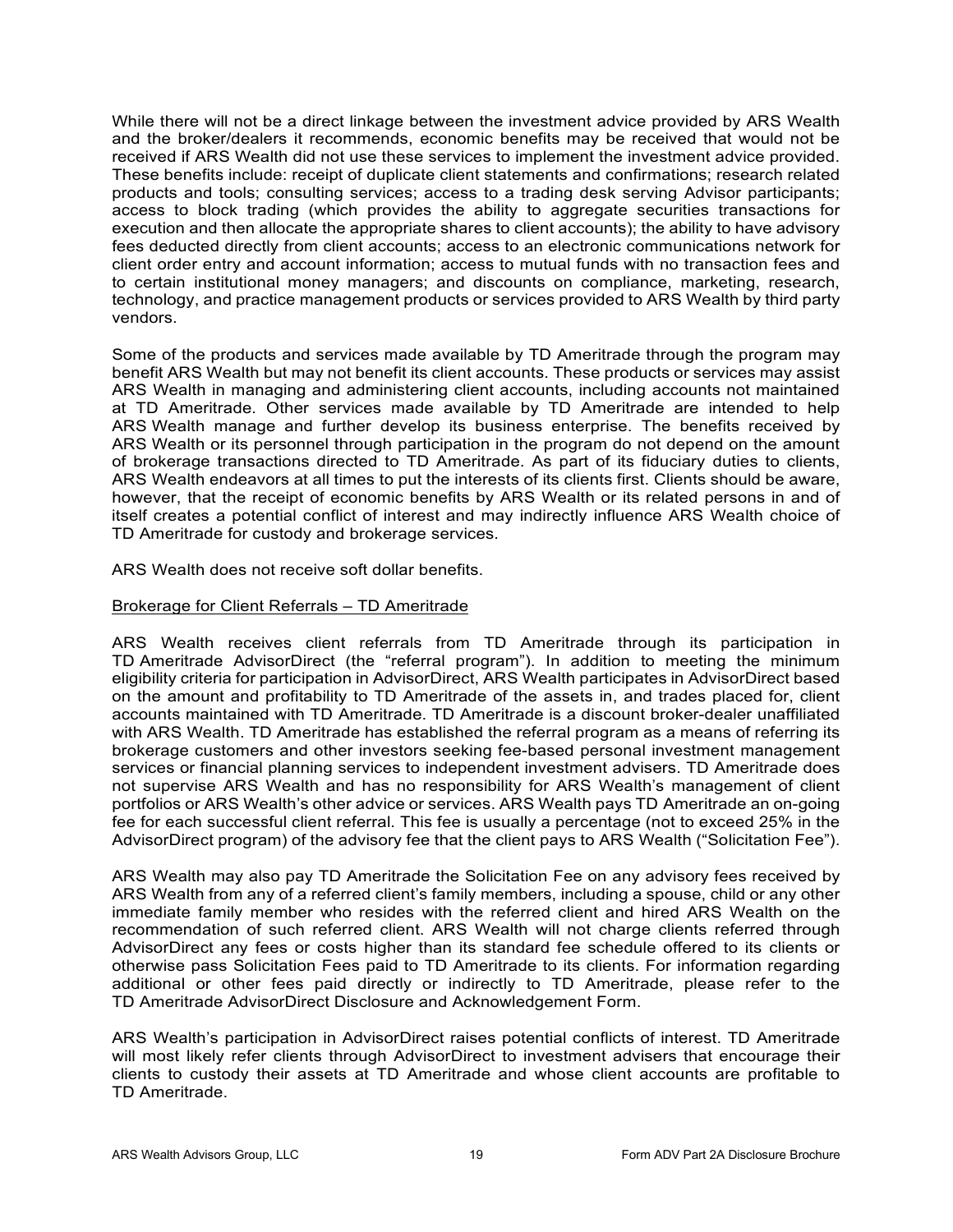Consequently, in order to obtain client referrals from TD Ameritrade, ARS Wealth has an incentive to recommend to clients that the assets under management by ARS Wealth be held in custody with TD Ameritrade and to place transactions for client accounts with TD Ameritrade. In addition, ARS Wealth has agreed not to solicit clients referred to it through AdvisorDirect to transfer their accounts from TD Ameritrade or to establish brokerage or custody accounts at other custodians, except when its fiduciary duties require doing so. ARS Wealth's participation in AdvisorDirect does not diminish its duty to seek best execution of trades for client accounts.

## Brokerage for Client Referrals – Charles Schwab & Co.

ARS Wealth receives client referrals from Charles Schwab & Co., Inc. ("Schwab") through ARS Wealth's participation in Schwab Advisor Network® ("the Service"). The Service is designed to help investors find an independent investment advisor. Schwab is a broker-dealer independent of and unaffiliated with ARS Wealth. Schwab does not supervise Advisor and has no responsibility for ARS Wealth's management of clients' portfolios or ARS Wealth's other advice or services. ARS Wealth pays Schwab fees to receive client referrals through the Service. ARS Wealth's participation in the Service raises potential conflicts of interest described below.

ARS Wealth pays Schwab a Participation Fee on all referred clients' accounts that are maintained in custody at Schwab and a separate one-time Transfer Fee on all accounts that are transferred to another custodian. The Transfer Fee creates a conflict of interest that encourages ARS Wealth to recommend that client accounts be held in custody at Schwab. The Participation Fee paid by ARS Wealth is a percentage of the value of the assets in the client's account. ARS Wealth pays Schwab the Participation Fee for so long as the referred client's account remains in custody at Schwab. The Participation Fee and any Transfer fee is paid by ARS Wealth and not by the client. ARS Wealth has agreed not to charge clients referred through the Service fees or costs greater than the fees or costs ARS Wealth charges clients with similar portfolios who were not referred through the Service.

The Participation and Transfer Fees are based on assets in accounts of ARS Wealth's clients who were referred by Schwab and those referred clients' family members living in the same household. Thus, ARS Wealth will have incentives to recommend that client accounts and household members of clients referred through the Service maintain custody of their accounts at Schwab.

# **Item 13 – Review of Accounts**

## <span id="page-19-0"></span>Account Reviews and Reviewers

Reviews of clients' portfolios are conducted daily to assure proper credits and debits and related matters. ARS Wealth reviews client accounts in their entirety on at least an annual basis. Portfolios are also reviewed on an informal and periodic basis as requested or needed, such as a change in client investment objectives or financial situation or market corrections. Your investment adviser representative is the primary person responsible for reviewing your individual accounts managed by ARS Wealth. Your investment adviser representative may seek the advice of other ARS Wealth advisory personnel when conducting reviews and formulating strategies.

As part of our fiduciary duty to clients, we endeavor at all times to put the interests of our clients first. In selecting new holdings for our portfolios and evaluating those currently used, ARS Wealth utilizes an Investment Committee to review both quantitative and qualitative factors including internal costs, expense ratios, diversification and tracking error. ARS Wealth's Chief Compliance Officer attends Investment Committee meetings.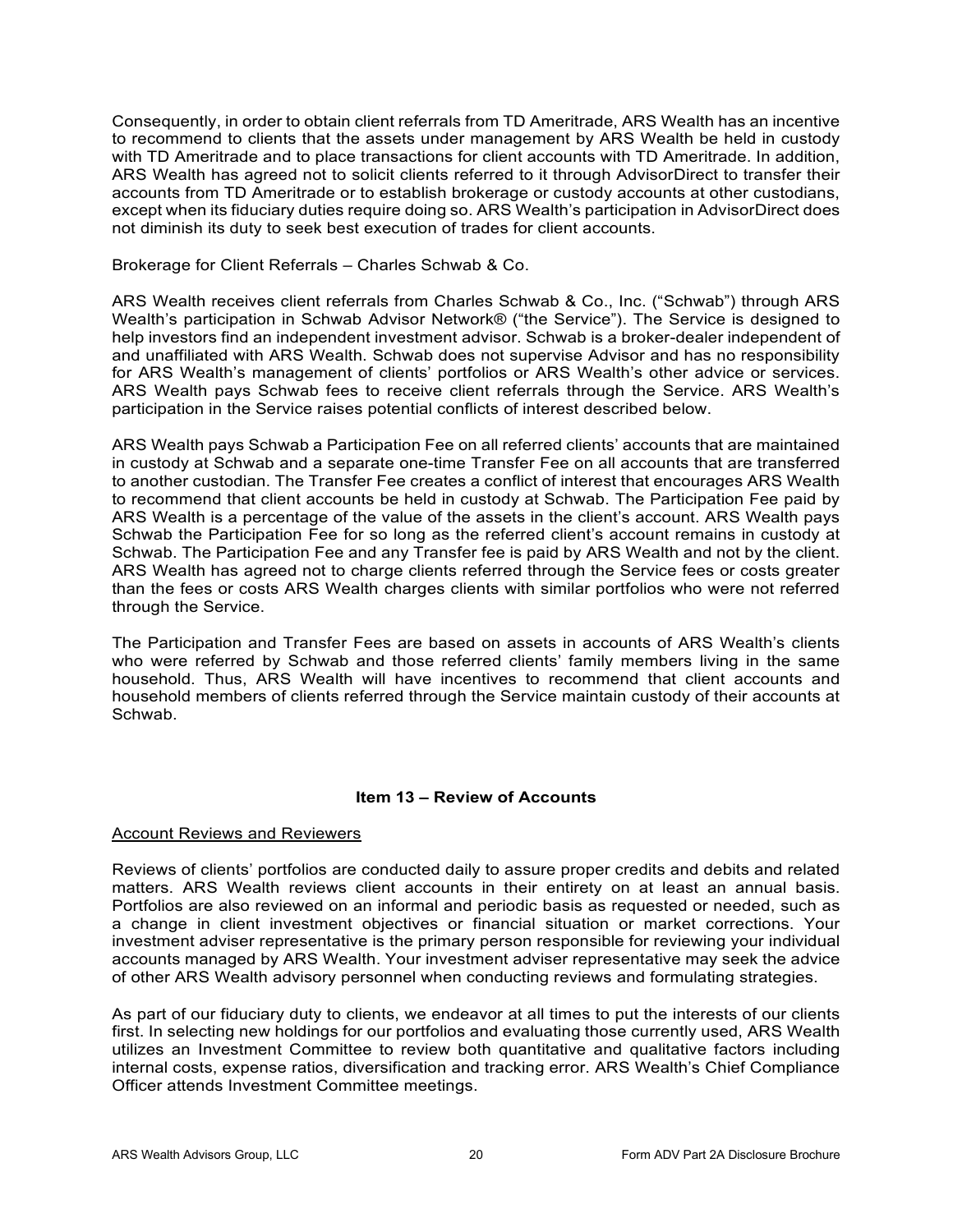Financial plans are typically updated on an annual basis, however at the client's request financial plans can be updated more frequently.

Comprehensive financial planning is included as part of the ARS Wealth private wealth management service. The financial plan includes a net worth statement, retirement projections, education projections, asset allocation analysis and recommendations, diversification recommendations, a risk tolerance assessment, a risk management review, an estate planning review, as well as additional issues. ARS Wealth reviews a client's financial situation in detail. Similar to reviews of investment management accounts, your investment adviser representative is the primary person responsible for preparing and updating financial plans, but can seek the assistance of other advisory personnel when needed. You can call, e-mail or schedule in-person meetings with your investment adviser representative as often as needed.

## Statements and Reports

<span id="page-20-0"></span>Clients receive account statements directly from their chosen custodian on a monthly basis. Clients can also access their account positions and activity through their chosen custodian's website. ARS Wealth supplements these custodial statements with written reports provided on a quarterly basis, during client meetings, or as requested. The reports that ARS Wealth provides summarize account activity, performance and asset allocation. In addition, ARS Wealth provides clients with a secure web portal, which can be accessed by the client on demand. The ARS Wealth client portal provides clients with access to their positions, history and performance, among other information.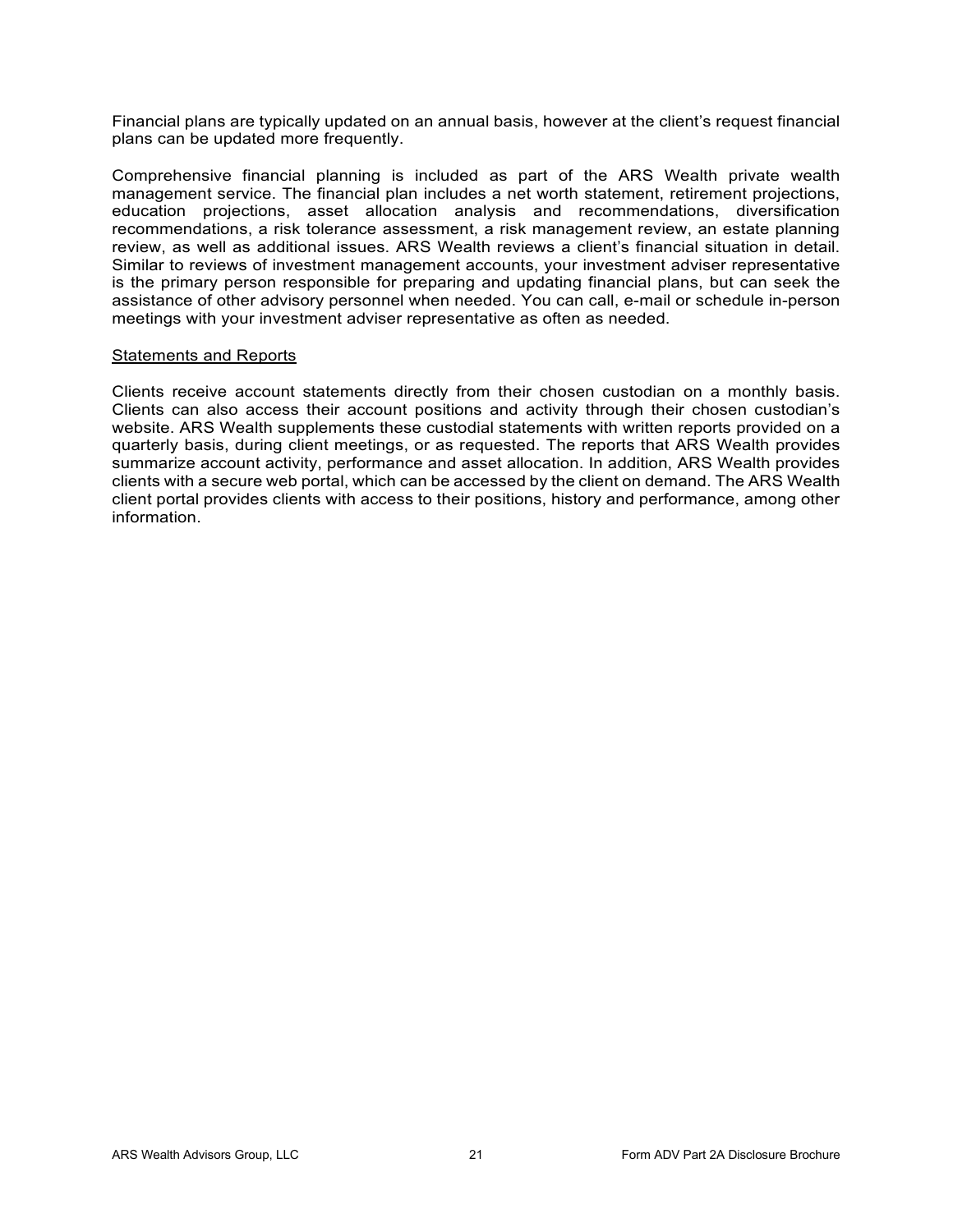## **Item 14 – Client Referrals and Other Compensation**

#### Other Compensation

Other than the previously described products and services that ARS Wealth receives from TD Ameritrade, ARS Wealth does not receive any other economic benefits from non-clients in connection with the provision of investment advice to clients.

#### Client Referrals

In addition to the referral arrangements referenced in Item 12, we may establish other arrangements whereby we compensate unaffiliated third parties for client referrals. If a client is introduced to ARS Wealth by an unaffiliated person or company, we may pay the referring party a portion of the client's total investment management fee in accordance with the requirements of applicable federal and state "solicitor" rules. For example, employees of ARS Wealth may refer clients to ARS Wealth. In these cases, ARS Wealth compensates the referring individual by paying 0.10% to 0.20% of the total fee charged by ARS Wealth to the client.

ARS Wealth's payment of a referral fee does not affect the fees paid by any advisory client.

When a prospective client is introduced to ARS Wealth by an unaffiliated referring party, the referring party, at the time of initially introducing ARS Wealth, is required to disclose the nature of the referral arrangement, and must provide the prospective client with a copy of this Disclosure Brochure together with a copy of a specific solicitor disclosure statement which explains the terms of the solicitation arrangement between ARS Wealth and the referring party, including the compensation to be received by the referring party from ARS Wealth. Affiliates and employees of ARS Wealth that refer clients and receive compensation from our firm must disclose the nature of his/her relationship to prospective clients at the time of the solicitation and will provide all prospective clients with a copy of this Disclosure Brochure.

ARS Wealth's parent company is Focus Financial Partners, LLC ("Focus"). From time to time, Focus holds partnership meetings and other industry and best-practices conferences, which typically include ARS Wealth, other Focus firms and external attendees. These meetings are first and foremost intended to provide training or education to personnel of Focus firms, including ARS Wealth. However, the meetings do provide sponsorship opportunities for asset managers, asset custodians, vendors and other third-party service providers. Sponsorship fees allow these companies to advertise their products and services to Focus firms, including ARS Wealth. Although the participation of Focus firm personnel in these meetings is not preconditioned on the achievement of a sales target for any conference sponsor, this practice could nonetheless be deemed a conflict as the marketing and education activities conducted, and the access granted, at such meetings and conferences could cause ARS Wealth to focus on those conference sponsors in the course of its duties. Focus attempts to mitigate any such conflict by allocating the sponsorship fees only to defraying the cost of the meeting or future meetings and not as revenue for itself or any affiliate, including ARS Wealth. Conference sponsorship fees are not dependent on assets placed with any specific provider or revenue generated by such asset placement.

The following entities have provided conference sponsorship to Focus from January 1, 2021 to March 1, 2022:

• Charles Schwab & Co., Inc.

You can access a more recently updated list of recent conference sponsors on Focus' website through the following link:

https://focusfinancialpartners.com/conference-sponsors/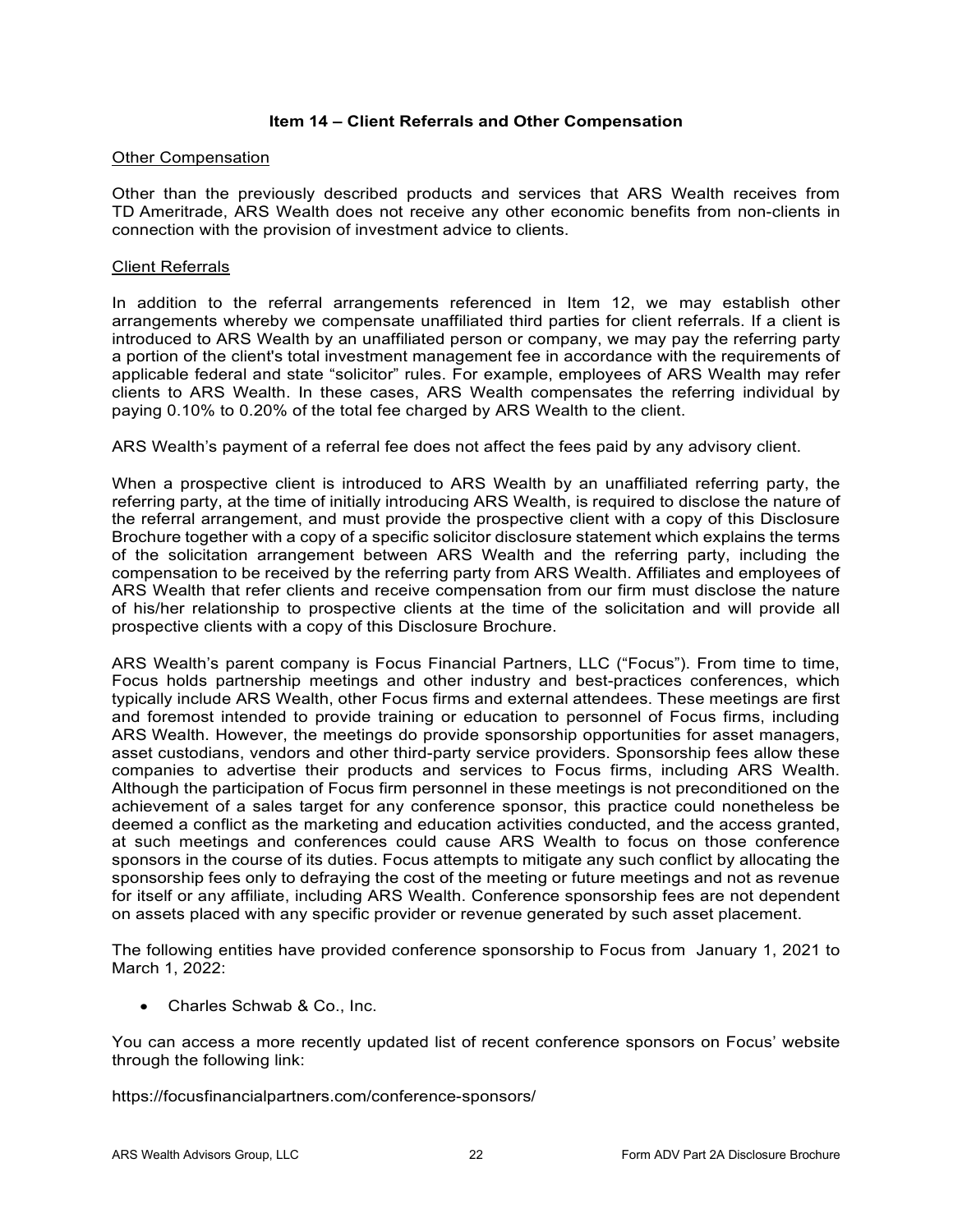## **Item 15 – Custody**

<span id="page-22-0"></span>Custody, as it applies to investment advisers, has been defined by regulators as having access or control over client funds and/or securities. In other words, custody is not limited to physically holding client funds and securities. If an investment adviser has the ability to access or control client funds or securities, the investment adviser is deemed to have custody and must ensure proper procedures are implemented. It should be noted that authorization to trade in client accounts is not deemed by regulators to be custody.

ARS Wealth is deemed to have custody of client funds and securities whenever the firm is given the authority to have fees deducted directly from client accounts. There is a small number (less than 1%) of trust clients for which certain employees of ARS Wealth, in a separate capacity, serve as trustee. Serving as trustee for clients is another form of custody. There are also accounts held at qualified custodians, in the registration name of the client, where the client has provided ARS Wealth with authority to disburse client assets to an account not in the name of the client. The ability to disburse client assets to a third-party without explicit client request directly to the qualified custodian is another form of custody.

For accounts in which ARS Wealth is deemed to have custody, the firm has established procedures to ensure all client funds and securities are held at a qualified custodian in a separate account for each client under that client's name. Clients or an independent representative of the client will direct, in writing, the establishment of all accounts and therefore are aware of the qualified custodian's name, address and the manner in which the funds or securities are maintained. Finally, account statements are delivered directly from the qualified custodian to each client, or the client's independent representative, at least quarterly. Clients should carefully review those statements and are urged to compare the statements against reports received from ARS Wealth. When clients have questions about their account statements, they should contact us or the qualified custodian preparing the statement.

Specific to accounts for which certain employees of ARS Wealth, in their separate capacity, serves as trustee, the firm has engaged an independent public accounting firm, not affiliated in any way with ARS Wealth, to perform an annual surprise verification examination. The purpose of such an examination is to verify that the funds and securities held in accounts actually exist and are located at the applicable qualified custodian.

## **Item 16 – Investment Discretion**

<span id="page-22-1"></span>Upon receiving written authorization from the client in our standard client agreement, ARS Wealth provides discretionary investment advisory services for client accounts. When discretionary authority is granted, ARS Wealth will have the authority to determine the type of securities and the amount of securities that can be bought or sold for the client portfolio without obtaining the client's consent for each transaction.

In very limited situations, a client may be allowed to grant trading authorization on a nondiscretionary basis. In these cases, we will be required to contact you prior to implementing changes in your account. Therefore, you will be contacted and required to accept or reject our investment recommendations including:

- o The security being recommended;
- o The number of shares or units; and
- o Whether to buy or sell.